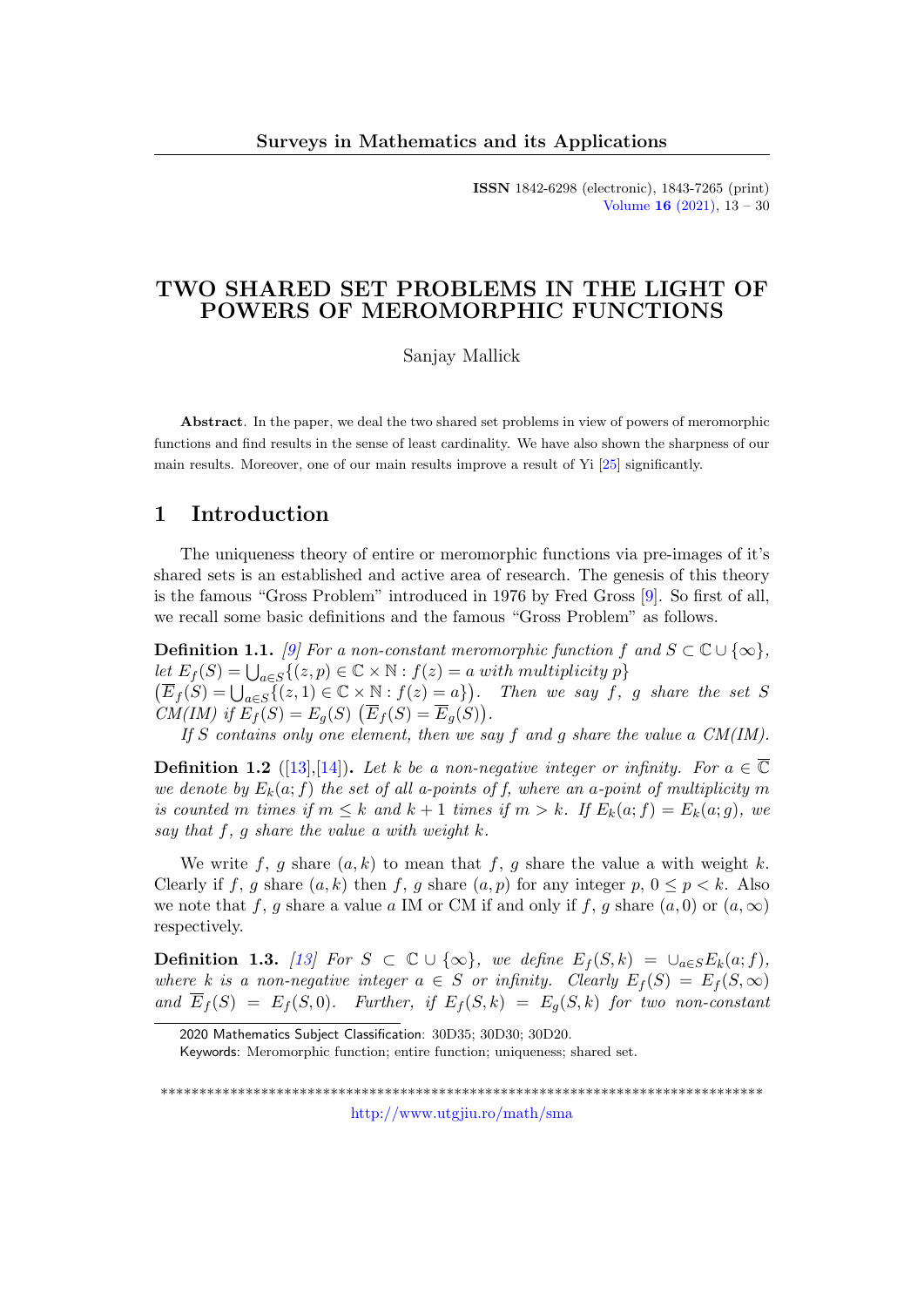meromorphic functions  $f$  and  $g$ , then we say that  $f$  and  $g$  share the set  $S$  with weight k.

**Gross Problem:** Can one find two finite sets  $S_i$  (j = 1,2) such that any two non-constant entire functions f and g satisfying  $E_f(S_i, \infty) = E_g(S_i, \infty)$  for  $j = 1, 2$ must be identical ? If the answer is affirmative, it would be interesting to know how large both sets would have to be ?

Regarding "Gross Problem", a lot of investigations [\[21,](#page-16-1) [20,](#page-16-2) [22,](#page-16-3) [23,](#page-16-4) [24,](#page-16-5) [25\]](#page-16-0) have been made by various authors in different time. Finally, Yi [\[25\]](#page-16-0) settled the problem in 1998 by providing two sets, one containing only one element and the other containing three elements. Below we recall the result.

**Theorem A.** [\[25\]](#page-16-0) Let  $S_1 = \{0\}$  and  $S_2 = \{z : z^2(z+a) - b = 0\}$ , where a and b are two non-zero constants such that the algebraic equation  $z^2(z + a) - b = 0$  has no multiple roots. If f and g are any two non-constant entire functions satisfying  $E_f(S_i, \infty) = E_q(S_i, \infty)$  for  $j = 1, 2$ , then  $f \equiv g$ .

In the same paper [\[25\]](#page-16-0), Yi also provided examples showing that the cardinality of these two sets are the smallest possible. Now observe that, in view of the notion of weighted sharing one may naturally inquire about the fact whether the sharing conditions of the sets in Theorem A are also settled or can be relaxed further. Hence let us formulate this query as follows.

<span id="page-1-1"></span>Question 1.1. Can we have the same result as obtained in Theorem A under more relaxed sharing hypothesis?

To obtain the best possible answer of the above question is one of the motivations of the paper. In fact, in Theorem [2.2](#page-4-0) of this paper we answer this question affirmatively and improve Theorem A significantly.

On the other hand, after the initiation of "Gross Problem" researchers also started to study the analogue of "Gross Problem" for meromorphic functions. Below we recall the problem.

<span id="page-1-0"></span>Question 1.2. Can one find two finite sets  $S_i$   $(j = 1, 2)$  such that any two nonconstant meromorphic functions f and g satisfying  $E_f(S_i,\infty) = E_g(S_i,\infty)$  for j = 1, 2 must be identical ? If the answer is affirmative it would be interesting to know how large both sets would have to be ?

With respect to *Question [1.2](#page-1-0)*, also a number of affirmative answers [\[17,](#page-15-3) [8,](#page-15-4) [27,](#page-16-6) [2,](#page-14-0) [28,](#page-16-7) [5,](#page-15-5) [21,](#page-16-1) [4,](#page-15-6) [19,](#page-16-8) [6,](#page-15-7) [7\]](#page-15-8) have been obtained by various authors throughout these years. Naturally like Gross Problem, the research in this direction mainly confined towards obtaining the shared sets with least possible cardinalities. In this connection, the notion of bi-unique range sets introduced by Banerjee in [\[4\]](#page-15-6) played a vital role to obtain shared sets with smallest possible cardinalities. Below we recall the definition of bi-unique range sets and the result of Banerjee in [\[4\]](#page-15-6), respectively.

\*\*\*\*\*\*\*\*\*\*\*\*\*\*\*\*\*\*\*\*\*\*\*\*\*\*\*\*\*\*\*\*\*\*\*\*\*\*\*\*\*\*\*\*\*\*\*\*\*\*\*\*\*\*\*\*\*\*\*\*\*\*\*\*\*\*\*\*\*\*\*\*\*\*\*\*\*\*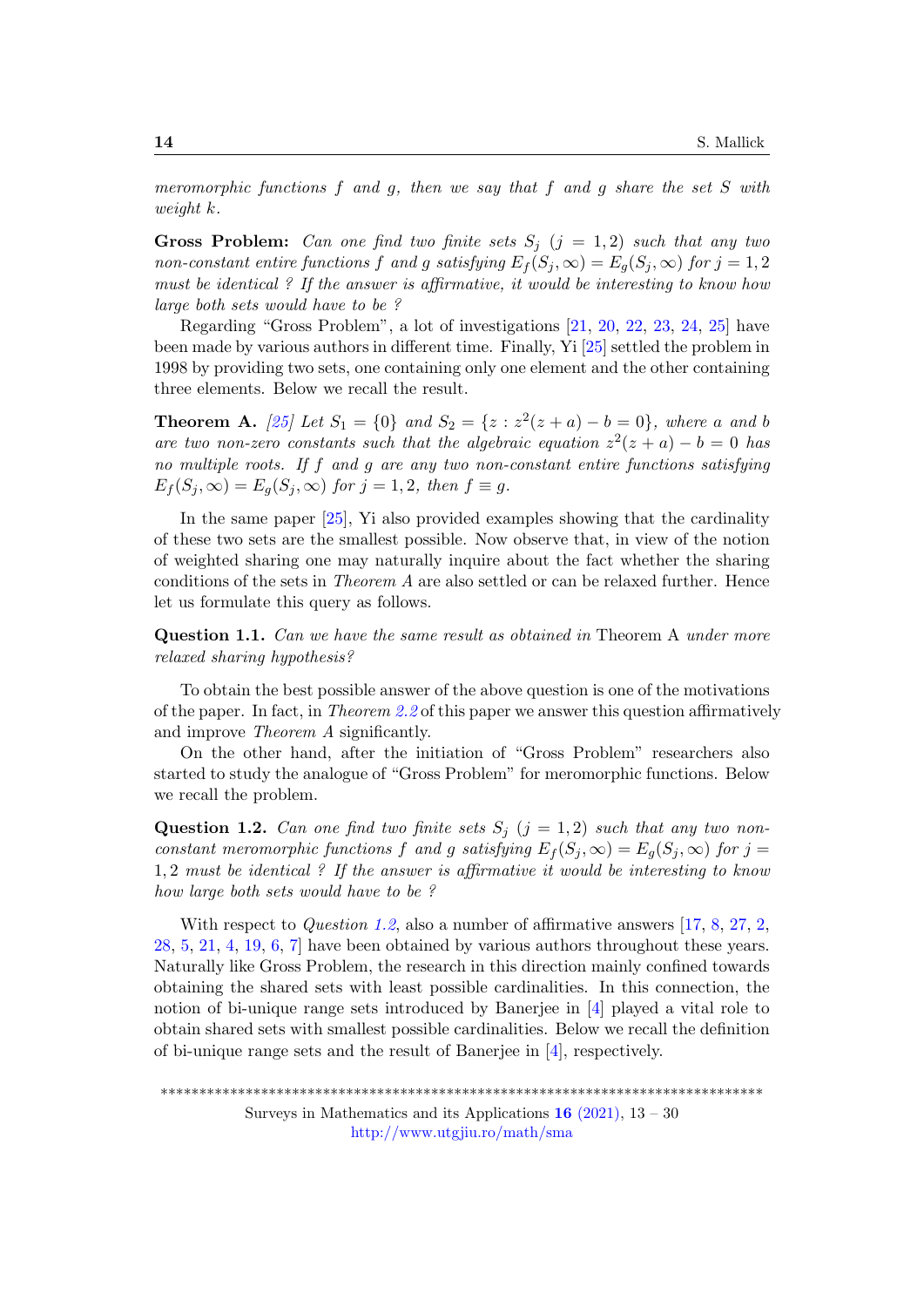**Definition 1.4.** [\[4\]](#page-15-6) A pair of finite sets  $S_1$  and  $S_2$  in  $\mathbb C$  is called bi-unique range sets for meromorphic (entire) functions with weights m, k if for any two non-constant meromorphic (entire) functions f and g,  $E_f(S_1,m) = E_g(S_1,m)$ ,  $E_f(S_2,k) =$  $E_q(S_2, k)$  imply  $f \equiv g$ . We write  $S_i$ 's  $i = 1, 2$  as BURSMm, k (BURSEm, k) in short. As usual if both  $m = k = \infty$ , we say  $S_i$ 's  $i = 1, 2$  as BURSM (BURSE).

**Theorem B.** [\[4\]](#page-15-6) Let  $S_1 = \{0, 1\}$  and  $S_2 = \left\{ z : \frac{(n-1)(n-2)}{2} \right\}$  $\frac{n(n-2)}{2}z^n - n(n-2)z^{n-1} + \frac{n(n-1)}{2}$  $\left\{\frac{n-1}{2}z^{n-2}-d=0\right\}$ , where  $n(\geq 5)$  is an integer and  $d \neq 0, 1, \frac{1}{2}$  $\frac{1}{2}$  is a complex number such that  $d^2 - d + 1 \neq 0$ . Then  $S_i$ 's  $i = 1, 2$  are BURSM1, 3, BURSM3, 2.

Observe that, in Theorem B the least cardinalities of the shared sets are 2 and 5, respectively. Later to obtain the shared sets with lesser cardinalities, Banerjee-Mallick [\[7\]](#page-15-8) considered the class of derivatives of the meromorphic functions instead of the class of meromorphic functions only. Below we recall the result of Banerjee-Mallick [\[7\]](#page-15-8).

**Theorem C.** [\[7\]](#page-15-8) Let  $S_1 = \{0\}$ ,  $S_2 = \{z : z^n + az^{n-1} + b = 0\}$ , where  $n(\geq 4)$ be an integer and a, b be two non-zero constants such that  $z^n + az^{n-1} + b$  has no multiple zero. If for two non-constant meromorphic functions f and g, with  $f^{(k)}$  and  $g^{(k)}$  having no simple  $-a^{(n-1)}$  $\frac{(-1)}{n}$  points;  $E_{f^{(k)}}(S_1,1) = E_{g^{(k)}}(S_1,1)$  and  $E_{f^{(k)}}(S_2,2) =$  $E_{g^{(k)}}(S_2, 2)$ , then  $f^{(k)} \equiv g^{(k)}$ .

Clearly  $S_1$  and  $S_2$  in Theorem C are bi-unique range sets for the derivatives of meromorphic functions. Also note that in Theorem C considering the derivatives of the meromorphic functions instead of the original ones, the authors became successful to obtain smaller sets or in particular smaller bi-unique range sets than those of Theorem B. In the same paper, authors also mentioned in their concluding section that using the method adopted to prove Theorem C the lower bound of the degree of the underlying polynomial of a BURSM cannot be reduced further. So natural query arose whether we can obtain further smaller sets for any subclass of meromorphic functions or these are the smallest possible sets in the direction of Question [1.2](#page-1-0). Pertinent to this, the authors posed the following question in their paper [\[7\]](#page-15-8) for further investigations.

<span id="page-2-0"></span>**Question 1.3.** [\[7\]](#page-15-8) Does there exist any pair of bi-unique range sets, even if for a special class of meromorphic functions, sum of whose cardinalities are less than 5?

To obtain the answer of Question [1.3](#page-2-0) is the another motivation of the paper. In fact, in Theorem [2.1](#page-3-0) we answer Question [1.3](#page-2-0) affirmatively. We obtain a pair of bi-unique range sets with one and three elements respectively, for a special class of meromorphic functions. This result also provides two shared sets with least possible cardinality in the direction of *Question [1.2](#page-1-0).* We have further exhibited two examples to show the sharpness of the result. For this purpose, we consider the class of powers of meromorphic functions. Apropos of that, we define the following notions.

\*\*\*\*\*\*\*\*\*\*\*\*\*\*\*\*\*\*\*\*\*\*\*\*\*\*\*\*\*\*\*\*\*\*\*\*\*\*\*\*\*\*\*\*\*\*\*\*\*\*\*\*\*\*\*\*\*\*\*\*\*\*\*\*\*\*\*\*\*\*\*\*\*\*\*\*\*\*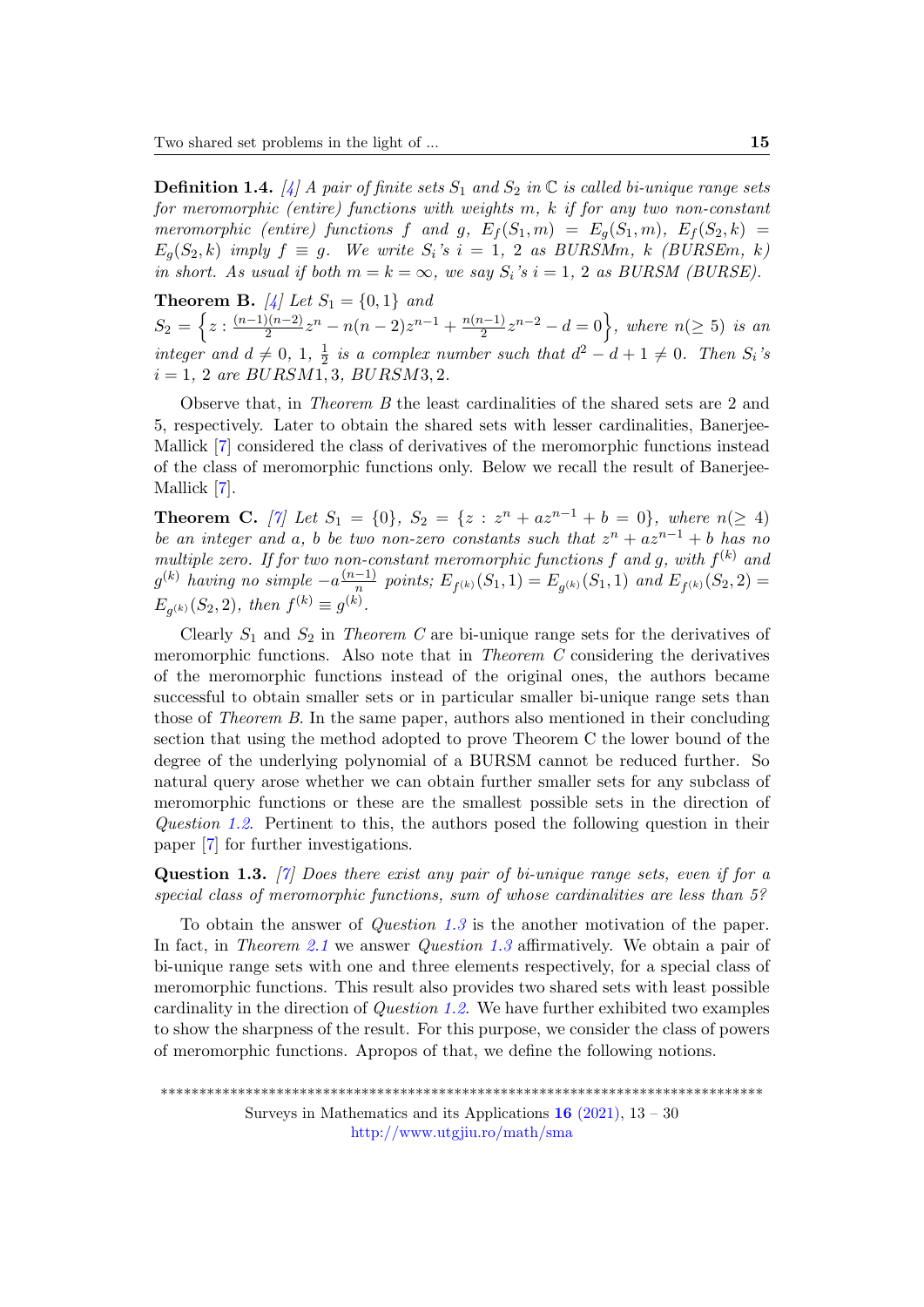**Definition 1.5.** Suppose  $M(\mathbb{C})$  denotes the set of all meromorphic functions defined on  $\mathbb{C}$ . We define  $M^d(\mathbb{C})$  to be the collection of all such meromorphic functions which are powers of some meromorphic functions of power at least d, where d is a positive integer. That is, in set theoretic notation,  $M^{d}(\mathbb{C}) = \{f^{d+r} \mid d \in \mathbb{N}, r \in$  $\mathbb{N} \cup \{0\}$  and  $f \in M(\mathbb{C})\}.$ 

 $Clearly, M^p(\mathbb{C}) \subset M^s(\mathbb{C}) \subset M^1(\mathbb{C}) = M(\mathbb{C})$  whenever  $p > s > 1$ .

Similar notions can be defined for entire functions and be denoted by  $E(\mathbb{C})$  and  $E^d(\mathbb{C})$ . In that case also we would have  $E^p(\mathbb{C}) \subset E^s(\mathbb{C}) \subset E^1(\mathbb{C}) = E(\mathbb{C})$  whenever  $p > s > 1$ .

**Definition 1.6.** A pair of finite sets  $S_1$  and  $S_2$  in  $\mathbb C$  is called bi-unique range sets for meromorphic (entire) functions of power at least d with weights m, k; if for any two non-constant functions  $f, g \in M^d(\mathbb{C}), E_f(S_1, m) = E_g(S_1, m)$  and  $E_f(S_2, k) =$  $E_q(S_2, k)$  imply  $f \equiv q$ . We write  $S_i$ 's  $i = 1, 2$  as  $BURSP^dMm$ , k  $(BURSP^dEm)$ , k) in short.

If both  $m = k = \infty$ , then we say  $S_i$ 's  $i = 1, 2$  are bi-unique range sets for meromorphic (entire) functions of power at least d or  $BURSP<sup>d</sup>M$  ( $BURSP<sup>d</sup>E$ ) in short.

As usual, if  $m = k = \infty$  and  $d = 1$ , then we say  $S_i$ 's  $i = 1, 2$  are bi-unique range sets for meromorphic (entire) functions or BURSM (BURSE) in short.

Using this notion of  $BURSP^dMm, k(BURSP^dEm, k)$ , we answer *Question [1.3](#page-2-0)* as well as Question [1.1](#page-1-1). Now we proceed to our main results.

# 2 Main Results

Let us consider the following polynomial

<span id="page-3-1"></span>
$$
P(z) = z^n + az^{n-1} + b,\t\t(2.1)
$$

where  $n(\geq 2) \in \mathbb{N}$  and  $a, b \in \mathbb{C} - \{0\}$  be such that  $P(z)$  has only simple zeros.

<span id="page-3-0"></span>**Theorem 2.1.** Let  $P(z)$  be given by [\(2.1\)](#page-3-1) and  $S_1 = \{0\}$ ,  $S_2 = \{z : P(z) = 0\}$ . Then  $S_i$ 's are BURSP<sup>d</sup>M0, 2 for  $n > 2 + \frac{13}{24}$  $\frac{16}{2d}$ , where  $d \geq 2$ .

The following example shows that the condition  $d \geq 2$  in Theorem [2.1](#page-3-0) is sharp. **Example 2.1.** Let  $S_1 = \{0\}$  and  $S_2 = \{z : P(z) = 0\}$ , where  $P(z)$  is given by [\(2.1\)](#page-3-1). Now consider

$$
f(z) = -a \frac{e^{z} + e^{2z} + e^{3z} + \ldots + e^{(n-1)z}}{1 + e^{z} + e^{2z} + e^{3z} + \ldots + e^{(n-1)z}},
$$

$$
g(z) = -a \frac{1 + e^{z} + e^{2z} + e^{3z} + \ldots + e^{(n-2)z}}{1 + e^{z} + e^{2z} + e^{3z} + \ldots + e^{(n-1)z}}.
$$

\*\*\*\*\*\*\*\*\*\*\*\*\*\*\*\*\*\*\*\*\*\*\*\*\*\*\*\*\*\*\*\*\*\*\*\*\*\*\*\*\*\*\*\*\*\*\*\*\*\*\*\*\*\*\*\*\*\*\*\*\*\*\*\*\*\*\*\*\*\*\*\*\*\*\*\*\*\*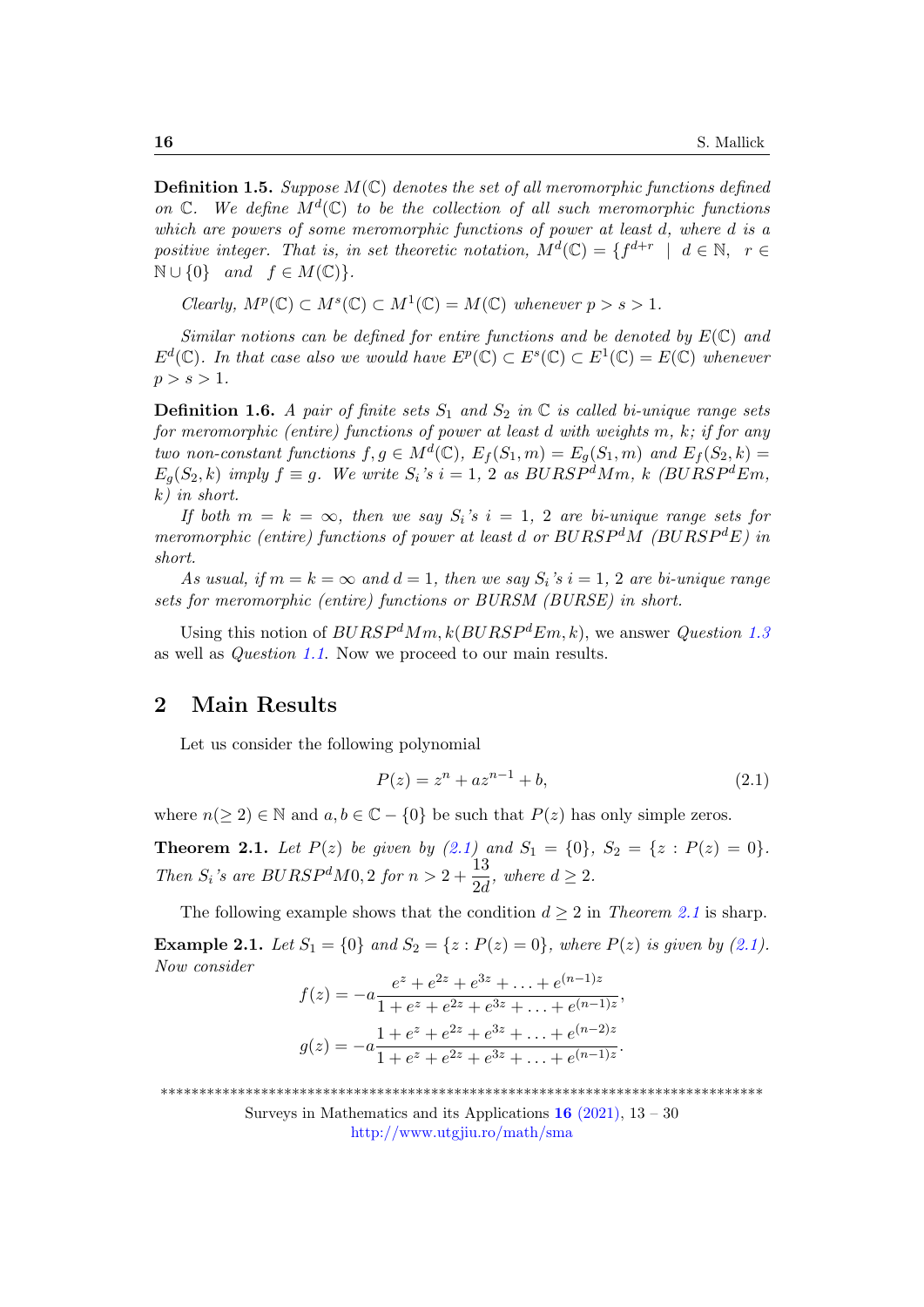Then clearly f, g share  $(S_i, \infty)$  for  $i = 1, 2$ ; but  $f \not\equiv g$ .

<span id="page-4-1"></span>Corollary [2.1](#page-3-0). Let  $S_1$  and  $S_2$  be defined as in Theorem 2.1. Then  $S_i$ 's are  $BURSP<sup>7</sup>M0, 2$  for  $n > 2$ .

Remark 2.1. Corollary [2.1](#page-4-1) answers Question [1.3](#page-2-0) successfully. Here we would have one set containing only one element and the other set containing only three elements and this pair of sets are bi-unique range sets too. That is, we obtain a pair of bi-unique range sets (for a special class of meromorphic functions) sum of whose cardinalities are less than 5. Clearly, this result provides two shared sets with least possible cardinality in the direction of Question [1.2](#page-1-0).

<span id="page-4-0"></span>**Theorem 2.2.** Let  $S_1$  and  $S_2$  be defined as in Theorem [2.1](#page-3-0). Then  $S_i$ 's are  $BURSP<sup>d</sup> E0, 2 for n > 2.$ 

Remark [2.2](#page-4-0). Observe that the statement of Theorem 2.2 itself says the result does not depend upon the values of d; i.e., it is true for all values of d; i.e.,  $S_i$ 's are nothing but  $BURSE0, 2$ ; which significantly improves Theorem A by relaxing the nature of sharing the sets.

Now we have the following two examples which show the sharpness of *Corollary* [2.1](#page-4-1) and Theorem [2.2](#page-4-0) with respect to the cardinalities of the shared sets.

**Example 2.2.** Suppose that  $S_1 = \{0\}$  and  $S_2 = \{a\}$ , where  $a \in \mathbb{C} - \{0\}$ . Consider  $f=e^z$  and  $g=a^{\frac{2}{d}}e^{-z}$ , where  $d \in \mathbb{N}$  and by  $a^{\frac{2}{d}}$  we mean exactly one of the values of the dth roots of  $a^2$ . Then clearly  $f^d$  and  $g^d$  share  $S_1$  and  $S_2$  CM but  $f^d \not\equiv g^d$ .

**Example 2.3.** Suppose that  $S_1 = \{0\}$  and  $S_2 = \{\alpha, \beta\}$ , where  $\alpha, \beta \in \mathbb{C} - \{0\}$ . Consider  $f = e^z$  and  $g = (\alpha \beta)^{\frac{1}{d}} e^{-z}$ , where  $d \in \mathbb{N}$  and by  $(\alpha \beta)^{\frac{1}{d}}$  we mean exactly one of the values of the dth roots of  $\alpha\beta$ . Then clearly  $f^d$  and  $g^d$  share  $S_1$  and  $S_2$ CM but  $f^d \neq g^d$ .

Next we exhibit the following two examples in support of Theorem [2.2](#page-4-0) and Theorem [2.1](#page-3-0).

**Example 2.4.** Let  $S_1 = \{0\}$  and  $S_2 = \{-2,3,6\} = \{z : z^3 - 7z^2 + 36 = 0\}.$ Then according to Theorem [2.2](#page-4-0) for any two non-constant entire functions  $f, g;$  $E_f(S_1, 0) = E_q(S_1, 0)$  and  $E_f(S_2, 2) = E_q(S_2, 2)$  implies  $f \equiv g$ .

**Example 2.5.** In the above example, if  $f$  and  $g$  are considered as non-constant meromorphic functions, then  $E_{f^{7+r}}(S_1,0) = E_{g^{7+s}}(S_1,0)$  and  $E_{f^{7+r}}(S_2, 2) = E_{g^{7+s}}(S_2, 2)$  implies  $f^{7+r} \equiv g^{7+s}$ , where  $r, s \in \mathbb{N} \cup \{0\}.$ 

\*\*\*\*\*\*\*\*\*\*\*\*\*\*\*\*\*\*\*\*\*\*\*\*\*\*\*\*\*\*\*\*\*\*\*\*\*\*\*\*\*\*\*\*\*\*\*\*\*\*\*\*\*\*\*\*\*\*\*\*\*\*\*\*\*\*\*\*\*\*\*\*\*\*\*\*\*\*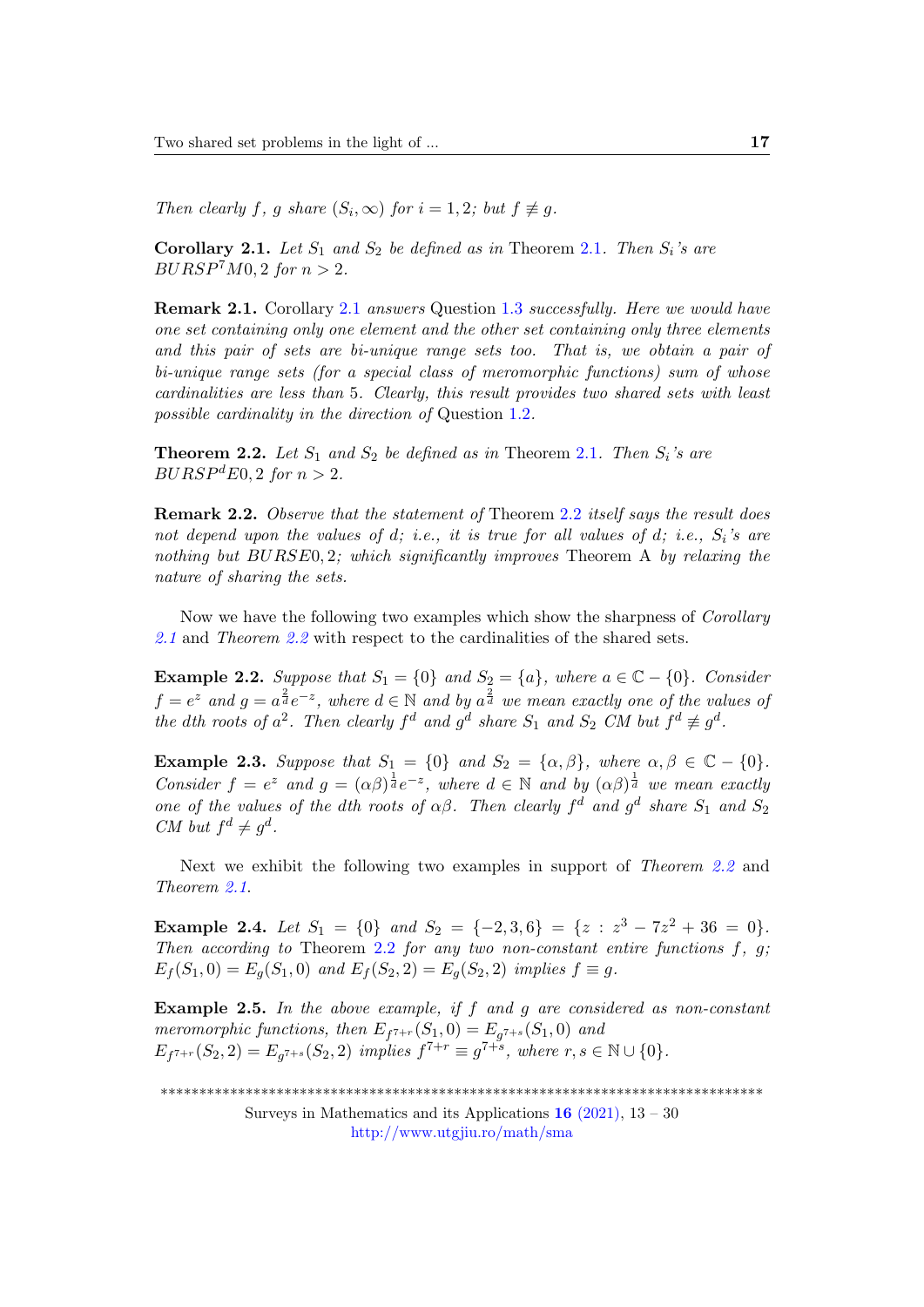#### 3 Lemmas

In this section, we present different lemmas which are required to prove the main results of the paper. Before that, we recall the following definitions of different notations which we use in different lemmas and in the proofs of the main theorems. For standard notations and definitions of Nevanlinna Theory we refer our readers to follow [\[11,](#page-15-9) [18\]](#page-16-9).

**Definition 3.1.** [\[12\]](#page-15-10) For  $a \in \mathbb{C} \cup \{\infty\}$  we denote by  $N(r, a; f \models 1)$  the counting function of simple a-points of f. For a positive integer m we denote by  $N(r, a; f) \leq$  $m(N(r, a; f \geq m))$  the counting function of those a-points of f whose multiplicities are not greater(less) than m, where each a-point is counted according to its multiplicity.  $\overline{N}(r, a; f \leq m)(\overline{N}(r, a; f \geq m))$  are defined similarly, where in counting the a-points of f we ignore the multiplicities.

Also,  $N(r, a; f \mid < m)$ ,  $N(r, a; f \mid > m)$ ,  $\overline{N}(r, a; f \mid < m)$  and  $\overline{N}(r, a; f \mid > m)$  are defined analogously.

**Definition 3.2.** [\[26\]](#page-16-10) Let f and g be two non-constant meromorphic functions such that f and g share  $(a, 0)$ , where  $a \in \mathbb{C} \cup \{\infty\}$ . Let  $z_0$  be an a-point of f with multiplicity p, an a-point of g with multiplicity q. We denote by  $\overline{N}_L(r, a; f)$ 

 $(\overline{N}_L(r, a; g))$  the reduced counting function of those a-points of f and g where  $p > q$  $(q > p), \; by \; N_E^{(1)}$  $E^{(1)}(r, a; f)$  the counting function of those a-points of f and g where  $p =$  $q = 1$ . Clearly when f and g share  $(a, m)$ ,  $m \geq 1$ , then  $N_E^{1)}$  $E^{(1)}_E(r,a;f) = N(r,a;f \mid= 1).$ 

**Definition 3.3.** [\[13,](#page-15-1) [14\]](#page-15-2) Let f, g share  $(a, 0)$ . We denote by  $\overline{N}_*(r, a; f, g)$  the reduced counting function of those a-points of f whose multiplicities differ from the multiplicities of the corresponding a-points of g.

Clearly  $\overline{N}_*(r, a; f, g) = \overline{N}_*(r, a; g, f) = \overline{N}_L(r, a; f) + \overline{N}_L(r, a; g).$ 

**Definition 3.4.** [\[15\]](#page-15-11) Let  $a, b_1, b_2, \ldots, b_q \in \mathbb{C} \cup \{\infty\}$ . We denote by  $N(r, a; f)$  $g \neq b_1, b_2, \ldots, b_q$  the counting function of those a-points of f, counted according to multiplicity, which are not the  $b_i$ -points of g for  $i = 1, 2, \ldots, q$ .

Consider two arbitrary functions belonging to  $M^d(\mathbb{C})$ . Then they must be of the form  $f^{d+r}$  and  $g^{d+s}$ , where f and g be two meromorphic functions with  $d \in \mathbb{N}$  and  $r, s \in \mathbb{N} \cup \{0\}$ . Suppose

<span id="page-5-0"></span>
$$
F = \frac{(f^{d+r})^{n-1}(f^{d+r} + a)}{-b}, \qquad G = \frac{(g^{d+s})^{n-1}(g^{d+s} + a)}{-b};
$$
(3.1)

and

$$
H = \left(\frac{F''}{F'} - \frac{2F'}{F-1}\right) - \left(\frac{G''}{G'} - \frac{2G'}{G-1}\right),\tag{3.2}
$$

<span id="page-5-1"></span>
$$
\Phi = \frac{F'}{F - 1} - \frac{G'}{G - 1}.
$$
\n(3.3)

\*\*\*\*\*\*\*\*\*\*\*\*\*\*\*\*\*\*\*\*\*\*\*\*\*\*\*\*\*\*\*\*\*\*\*\*\*\*\*\*\*\*\*\*\*\*\*\*\*\*\*\*\*\*\*\*\*\*\*\*\*\*\*\*\*\*\*\*\*\*\*\*\*\*\*\*\*\*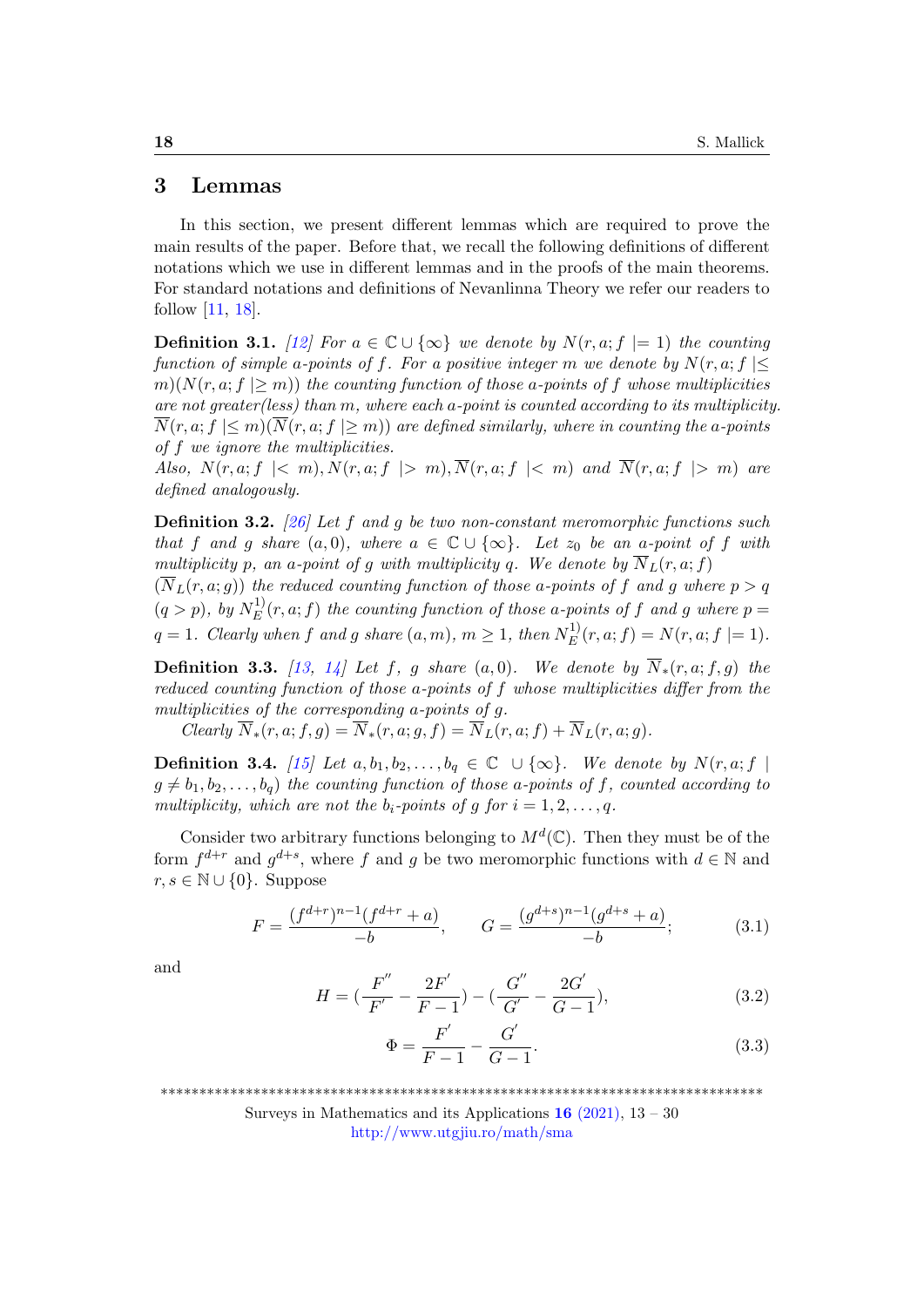<span id="page-6-3"></span>**Lemma 3.1.** [\[29\]](#page-16-11) If F, G are two non-constant meromorphic functions such that they share  $(1,0)$  and  $H \not\equiv 0$ , then

$$
N_E^{1)}(r, 1; F) \le N(r, H) + S(r, F) + S(r, G).
$$

<span id="page-6-2"></span>**Lemma 3.2.** [\[3\]](#page-14-1) Let F and G be two non-constant meromorphic functions sharing  $(1, m)$ , where  $0 \leq m < \infty$ . Then

$$
\overline{N}(r, 1; F) + \overline{N}(r, 1; G) - N_E^{(1)}(r, 1; F) + \left(m - \frac{1}{2}\right) \overline{N}_*(r, 1; F, G)
$$
  
\n
$$
\leq \frac{1}{2} [N(r, 1; F) + N(r, 1; G)].
$$

<span id="page-6-4"></span>**Lemma 3.3.** Let F and G be given by [\(3.1\)](#page-5-0) and  $H \not\equiv 0$ . If  $f^{d+r}$ ,  $g^{d+s}$  share  $(0, l)$ and F, G share  $(1, m)$  for  $0 \leq l < \infty$  and  $0 \leq m < \infty$ , then

$$
N(r, H) \leq \overline{N}(r, -a\frac{(n-1)}{n}; f^{d+r}) + \overline{N}(r, \infty; f^{d+r}) + \overline{N}(r, -a\frac{(n-1)}{n}; g^{d+s}) + \overline{N}(r, \infty; g^{d+s}) + \overline{N}_*(r, 0; f^{d+r}, g^{d+s}) + \overline{N}_*(r, 1; F, G) + \overline{N}_0(r, 0; (f^{d+r})') + \overline{N}_0(r, 0; (g^{d+s})') + S(r, f^{d+r}) + S(r, g^{d+s}),
$$

where  $\overline{N}_0(r,0;(f^{d+r})')$  denotes the reduced counting function corresponding to the zeros of  $(f^{d+r})'$  which are not the zeros of  $f^{d+r}(f^{d+r}+a^{(n-1)}')$  $\frac{-1)}{n}$  $(F-1)$ .  $\overline{N}_0(r, 0; (g^{d+s})')$ is defined similarly.

*Proof.* Since  $F$ ,  $G$  share  $(1,0)$  and  $H$  has only simple poles, therefore the result is obvious by some simple calculations. We omit the details.  $\Box$ 

<span id="page-6-5"></span>**Lemma 3.4.** Let F and G be given by [\(3.1\)](#page-5-0) and  $H \not\equiv 0$ . If  $f^{d+r}$ ,  $g^{d+s}$  share  $(0, l)$ and F, G share  $(1, m)$  for  $0 \leq l \leq \infty$  and  $0 \leq m \leq \infty$ , then

$$
\begin{aligned}\n&\left(\frac{n}{2} - 1\right) \left[ T(r, f^{d+r}) + T(r, g^{d+s}) \right] \\
&\leq \overline{N}(r, 0; f^{d+r}) + \overline{N}(r, 0; g^{d+s}) + 2 \left[ \overline{N}(r, \infty; f^{d+r}) + \overline{N}(r, \infty; g^{d+s}) \right] \\
&\quad + \overline{N}_*(r, 0; f^{d+r}, g^{d+s}) - (m - \frac{3}{2}) \overline{N}_*(r, 1; F, G) + S(r, f^{d+r}) + S(r, g^{d+s}).\n\end{aligned}
$$

Proof. By the second fundamental theorem we get

<span id="page-6-0"></span>
$$
(n+1)T(r, f^{d+r}) \leq \overline{N}(r, 1; F) + \overline{N}(r, \infty; f^{d+r}) + \overline{N}(r, 0; f^{d+r})
$$
\n
$$
+ \overline{N}(r, -a\frac{(n-1)}{n}; f^{d+r}) - N_0(r, 0; (f^{d+r})') + S(r, f^{d+r}).
$$
\n(3.4)

<span id="page-6-1"></span>
$$
(n+1)T(r,g^{d+s}) \leq \overline{N}(r,1;G) + \overline{N}(r,\infty;g^{d+s}) + \overline{N}(r,0;g^{d+s})
$$
\n
$$
+ \overline{N}(r,-a\frac{(n-1)}{n};g^{d+s}) - N_0(r,0;(g^{d+s})') + S(r,g^{d+s}).
$$
\n(3.5)

\*\*\*\*\*\*\*\*\*\*\*\*\*\*\*\*\*\*\*\*\*\*\*\*\*\*\*\*\*\*\*\*\*\*\*\*\*\*\*\*\*\*\*\*\*\*\*\*\*\*\*\*\*\*\*\*\*\*\*\*\*\*\*\*\*\*\*\*\*\*\*\*\*\*\*\*\*\*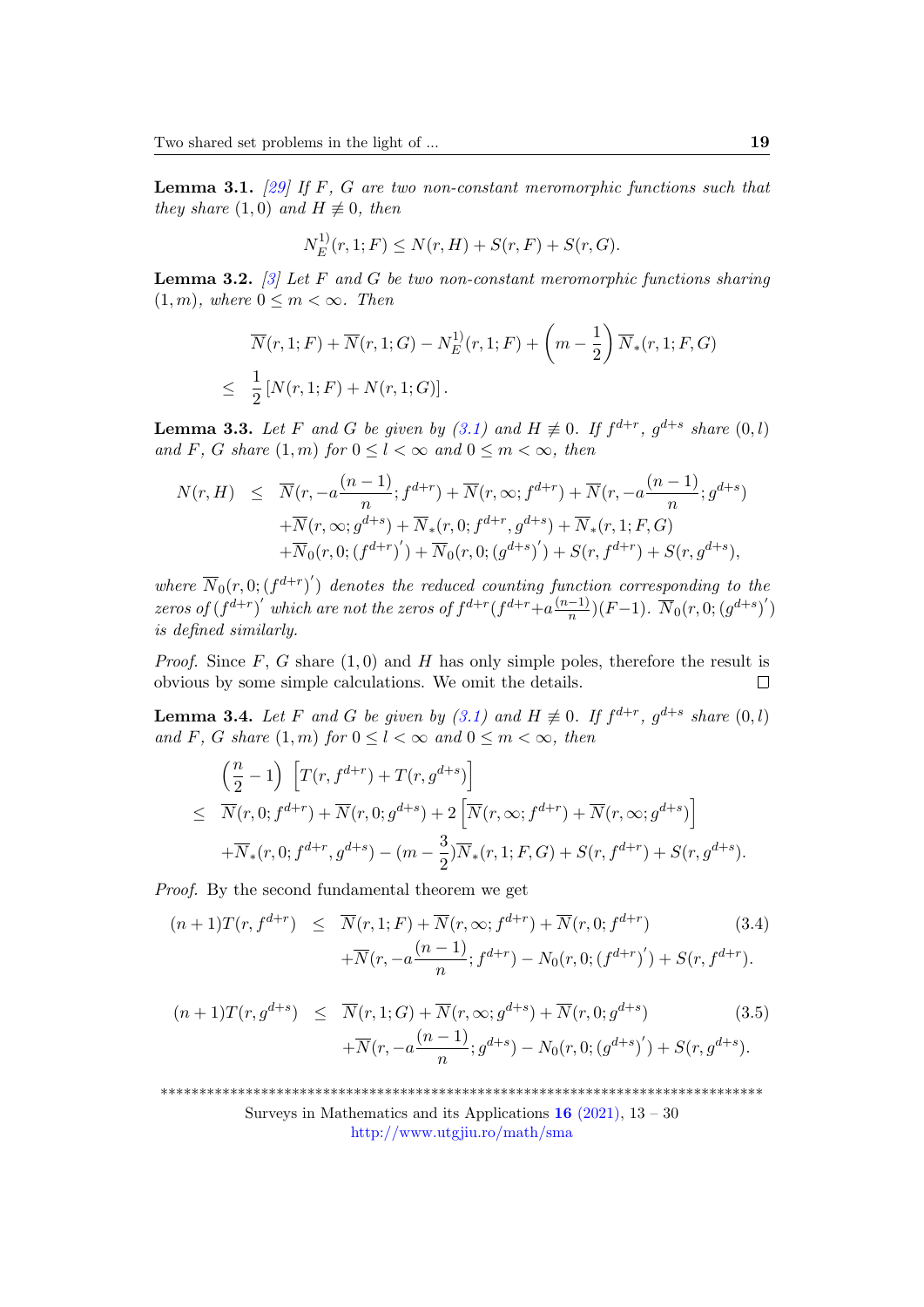$\Box$ 

Now combining  $(3.4)$ ,  $(3.5)$  and using *Lemma [3.2](#page-6-2)*, *Lemma [3.1](#page-6-3)* and *Lemma [3.3](#page-6-4)* we get

$$
(n+1)\left[T(r, f^{d+r}) + T(r, g^{d+s})\right]
$$
  
\n
$$
\leq \overline{N}(r, 1; F) + \overline{N}(r, 1; G) + \overline{N}(r, \infty; f^{d+r}) + \overline{N}(r, \infty; g^{d+s})
$$
  
\n
$$
+ \overline{N}(r, 0; f^{d+r}) + \overline{N}(r, 0; g^{d+s}) + \overline{N}(r, -a \frac{(n-1)}{n}; f^{d+r})
$$
  
\n
$$
+ \overline{N}(r, -a \frac{(n-1)}{n}; g^{d+s}) - N_0(r, 0; (g^{d+s})')
$$
  
\n
$$
- N_0(r, 0; (f^{d+r})') + S(r, f^{d+r}) + S(r, g^{d+s})
$$
  
\n
$$
\leq \frac{n}{2} \left[T(r, f^{d+r}) + T(r, g^{d+s})\right] + \left[\overline{N}(r, 0; f^{d+r}) + \overline{N}(r, 0; g^{d+s})\right]
$$
  
\n
$$
+ 2 \left[\overline{N}(r, -a \frac{(n-1)}{n}; f^{d+r}) + \overline{N}(r, -a \frac{(n-1)}{n}; g^{d+s})\right]
$$
  
\n
$$
+ \overline{N}_*(r, 0; f^{d+r}, g^{d+s}) - (m - \frac{3}{2})\overline{N}_*(r, 1; F, G)
$$
  
\n
$$
+ 2 \left[\overline{N}(r, \infty; f^{d+r}) + \overline{N}(r, \infty; g^{d+s})\right] + S(r, f^{d+r}) + S(r, g^{d+s}),
$$

which proves the lemma.

<span id="page-7-0"></span>**Lemma 3.5.** Let  $S_1$  and  $S_2$  be defined as in Theorem [2.1](#page-3-0) and F, G be given by [\(3.1\)](#page-5-0). If  $E_{f^{d+r}}(S_1, l) = E_{g^{d+s}}(S_1, l)$  and  $E_{f^{d+r}}(S_2, m) = E_{g^{d+s}}(S_2, m)$ , where  $0 \leq l < \infty$ ,  $0 \leq m < \infty$  and  $H \not\equiv 0$ , then

$$
(2l+1)\left\{\overline{N}\left(r,0; f^{d+r} \mid \geq l+1\right)\right\}
$$
  
\$\leq \overline{N}(r,\infty; f^{d+r}) + \overline{N}(r,\infty; g^{d+s}) + \overline{N}\_\*(r,1;F,G) + S(r, f^{d+r}) + S(r, g^{d+s}).\$

*Proof.* By the given condition clearly F and G share  $(1, m)$ . Now we consider two cases as follows.

**Case-1** Let  $\Phi \equiv 0$ . Then from [\(3.3\)](#page-5-1) we have

$$
F - 1 = A(G - 1)
$$

$$
\implies F' = AG'
$$

$$
\implies F'' = AG'',
$$

which in turn implies that  $H \equiv 0$ , a contradiction.

**Case-2** Let  $\Phi \neq 0$ . Then observe that

$$
\Phi = \frac{(f^{d+r})^{n-2} \left( nf^{d+r} + a(n-1) \right) (f^{d+r})'}{-b(F-1)} - \frac{(g^{d+s})^{n-2} \left( ng^{d+s} + a(n-1) \right) (g^{d+s})'}{-b(G-1)}.
$$

\*\*\*\*\*\*\*\*\*\*\*\*\*\*\*\*\*\*\*\*\*\*\*\*\*\*\*\*\*\*\*\*\*\*\*\*\*\*\*\*\*\*\*\*\*\*\*\*\*\*\*\*\*\*\*\*\*\*\*\*\*\*\*\*\*\*\*\*\*\*\*\*\*\*\*\*\*\*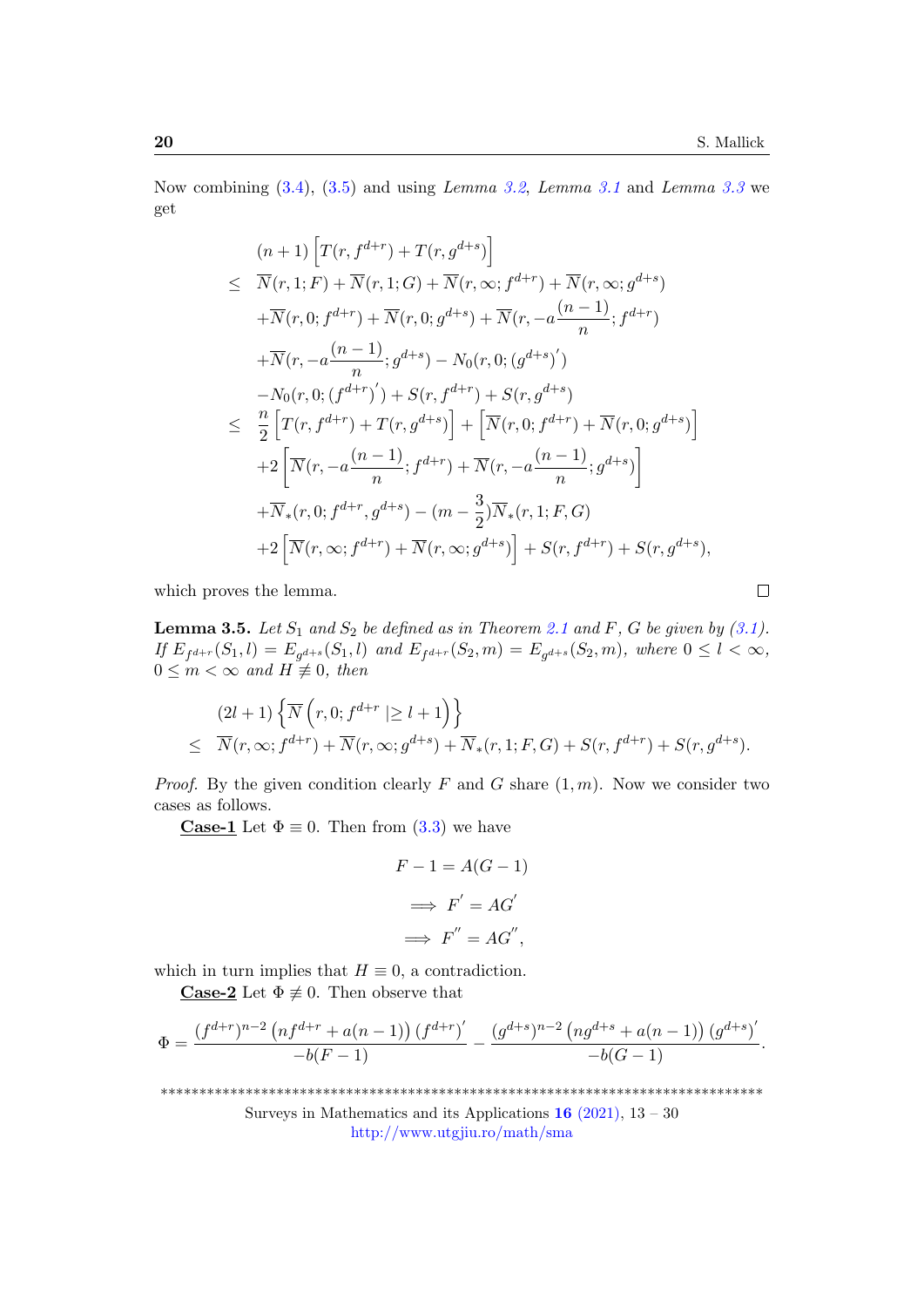Let  $z_0$  be a zero of  $f^{d+r}$  with multiplicity t. Since  $E_{f^{d+r}}(S_1, l) = E_{g^{d+s}}(S_1, l)$ , then that would be a zero of  $\Phi$  of multiplicity  $(n-2)t+t-1$  i.e., of multiplicity  $(n-1)t-1$ if  $t \leq l$  and a zero of multiplicity at least  $(n-2)(l+1) + l$  i.e., a zero of multiplicity at least  $(n-1)l + (n-2)$  if  $t > l$ . Since it is clear from the statement of Theorem [2.1](#page-3-0) that  $n \nless 3$ , so the order of  $z_0$  in  $\Phi$  is at least  $2l + 1$  when  $t > l$ . Hence we can write

$$
\{2l+1\} \{\overline{N}(r, 0; f^{d+r} \mid \ge l+1)\}
$$
  
\n
$$
\leq N(r, 0; \Phi)
$$
  
\n
$$
\leq T(r, \Phi)
$$
  
\n
$$
\leq N(r, \infty; \Phi) + S(r, F) + S(r, G)
$$
  
\n
$$
\leq \overline{N}_*(r, 1; F, G) + \overline{N}(r, \infty; f^{d+r}) + \overline{N}(r, \infty; g^{d+s}) + S(r, f^{d+r}) + S(r, g^{d+s}).
$$

<span id="page-8-0"></span>**Lemma 3.6.** Let  $S_1$ ,  $S_2$  be defined as in Theorem [2.1](#page-3-0) and F, G be given by [\(3.1\)](#page-5-0). Further suppose that  $\omega_1, \omega_2 \ldots \omega_n$  are the members of the set  $S_2$ . If  $E_{f^{d+r}}(S_1, l) =$  $E_{g^{d+s}}(S_1, l)$  and  $E_{f^{d+r}}(S_2, m) = E_{g^{d+s}}(S_2, m)$ , where  $0 \le l < \infty$ ,  $2 \le m < \infty$  and  $H \not\equiv 0$ , then

$$
\overline{N}_*(r, 1; F, G) \le \frac{3}{2(m-1)} \left[ \overline{N}(r, \infty; f^{d+r}) + \overline{N}(r, \infty; g^{d+s}) \right] + S(r, f^{d+r}) + S(r, g^{d+s}).
$$

*Proof.* First we note that '0' is not a member of  $S_2$ . Therefore proceeding as follows with the help of *Lemma [3.5](#page-7-0)* for  $l = 0$  we get,

$$
\overline{N}_{*}(r,1; F, G)
$$
\n
$$
\leq \overline{N}(r,1; F \mid \geq m+1)
$$
\n
$$
\leq \frac{1}{m} \left( N(r,1; F) - \overline{N}(r,1; F) \right)
$$
\n
$$
\leq \frac{1}{m} \left[ \sum_{j=1}^{n} \left( N(r, \omega_{j}; f^{d+r}) - \overline{N}(r, \omega_{j}; f^{d+r}) \right) \right]
$$
\n
$$
\leq \frac{1}{m} \left[ N(r,0; (f^{d+r})' \mid f^{d+r} \neq 0) \right]
$$
\n
$$
\leq \frac{1}{m} \left[ N(r, \infty; \frac{f^{d+r}}{(f^{d+r})}) \right]
$$
\n
$$
\leq \frac{1}{m} \left[ N(r, \infty; \frac{(f^{d+r})'}{f^{d+r}}) \right] + S(r, f^{d+r})
$$
\n
$$
\leq \frac{1}{m} \left[ \overline{N}(r, 0; f^{d+r}) + \overline{N}(r, \infty; f^{d+r}) \right] + S(r, f^{d+r})
$$
\n
$$
\leq \frac{1}{m} \left[ 2\overline{N}(r, \infty; f^{d+r}) + \overline{N}(r, \infty; g^{d+s}) + \overline{N}_{*}(r, 1; F, G) \right] + S(r, f^{d+r}) + S(r, g^{d+s}),
$$

\*\*\*\*\*\*\*\*\*\*\*\*\*\*\*\*\*\*\*\*\*\*\*\*\*\*\*\*\*\*\*\*\*\*\*\*\*\*\*\*\*\*\*\*\*\*\*\*\*\*\*\*\*\*\*\*\*\*\*\*\*\*\*\*\*\*\*\*\*\*\*\*\*\*\*\*\*\*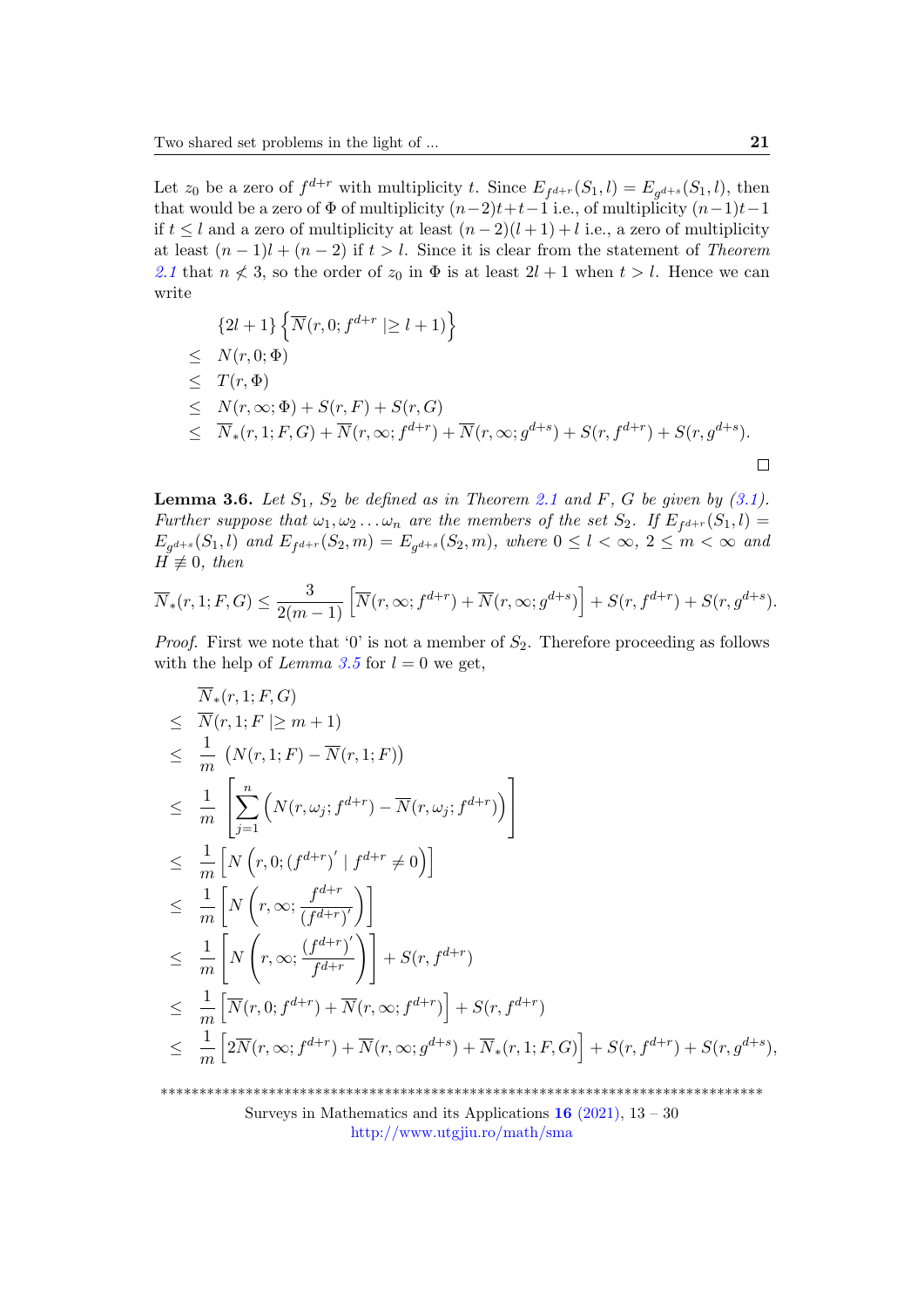$\Box$ 

which clearly implies

<span id="page-9-0"></span>
$$
\overline{N}_*(r, 1; F, G) \leq \frac{1}{m-1} \left[ 2\overline{N}(r, \infty; f^{d+r}) + \overline{N}(r, \infty; g^{d+s}) \right] \tag{3.6}
$$
\n
$$
+S(r, f^{d+r}) + S(r, g^{d+s}).
$$

Similarly, applying the above method for  $G$  instead of  $F$  we can obtain

<span id="page-9-1"></span>
$$
\overline{N}_*(r, 1; F, G) \leq \frac{1}{m-1} \left[ 2\overline{N}(r, \infty; g^{d+s}) + \overline{N}(r, \infty; f^{d+r}) \right] \tag{3.7}
$$
\n
$$
+ S(r, f^{d+r}) + S(r, g^{d+s}).
$$

Now adding  $(3.6)$  and  $(3.7)$  we get the desired result.

<span id="page-9-4"></span>**Lemma 3.7.** Let  $S_1$ ,  $S_2$  be defined as in Theorem [2.1](#page-3-0) and F, G be given by [\(3.1\)](#page-5-0) with  $d \geq 2$ . Further suppose that  $\omega_1, \omega_2 \ldots \omega_n$  are the members of the set  $S_2$ . If  $E_{f^{d+r}}(S_1, l) = E_{g^{d+s}}(S_1, l)$  and  $E_{f^{d+r}}(S_2, m) = E_{g^{d+s}}(S_2, m)$ , where  $0 \leq l < \infty$ ,  $1 \leq m < \infty$  and  $H \not\equiv 0$ , then

$$
\overline{N}_*(r, 1; F, G) \le \frac{5}{2(3m-1)} \left[ \overline{N}(r, \infty; f^{d+r}) + \overline{N}(r, \infty; g^{d+s}) \right] + S(r, f^{d+r}) + S(r, g^{d+s}).
$$

*Proof.* Since  $d \geq 2$ , so  $\overline{N}(r,0; f^{d+r}) = \overline{N}(r,0; f^{d+r} \geq 2)$  and  $\overline{N}(r,0; g^{d+s}) =$  $\overline{N}(r,0;g^{d+s} \geq 2)$ . Now proceeding similarly like Lemma [3.6](#page-8-0), in view of Lemma  $3.5$  we get,

$$
\overline{N}_{*}(r,1;F,G)
$$
\n
$$
\leq \frac{1}{m} \left[ \overline{N}(r,0; f^{d+r}) + \overline{N}(r,\infty; f^{d+r}) \right] + S(r, f^{d+r})
$$
\n
$$
\leq \frac{1}{m} \left[ \overline{N}(r,0; f^{d+r} \mid \geq 2) + \overline{N}(r,\infty; f^{d+r}) \right] + S(r, f^{d+r})
$$
\n
$$
\leq \frac{1}{m} \left[ \frac{1}{3} \left( \overline{N}(r,\infty; f^{d+r}) + \overline{N}(r,\infty; g^{d+s}) + \overline{N}_{*}(r,1;F,G) \right) + \overline{N}(r,\infty; f^{d+r}) \right]
$$
\n
$$
+ S(r, f^{d+r})
$$
\n
$$
\leq \frac{1}{3m} \left[ 4\overline{N}(r,\infty; f^{d+r}) + \overline{N}(r,\infty; g^{d+s}) + \overline{N}_{*}(r,1;F,G) \right] + S(r, f^{d+r}),
$$

which implies

<span id="page-9-2"></span>
$$
\overline{N}_*(r,1;F,G) \le \frac{1}{3m-1} \left[ 4\overline{N}(r,\infty;f^{d+r}) + \overline{N}(r,\infty;g^{d+s}) \right] + S(r,f^{d+r}).\tag{3.8}
$$

Similar approach for  $g^{d+s}$  will provide

<span id="page-9-3"></span>
$$
\overline{N}_*(r, 1; F, G) \le \frac{1}{3m - 1} \left[ 4\overline{N}(r, \infty; g^{d+s}) + \overline{N}(r, \infty; f^{d+r}) \right] + S(r, g^{d+s}). \tag{3.9}
$$

\*\*\*\*\*\*\*\*\*\*\*\*\*\*\*\*\*\*\*\*\*\*\*\*\*\*\*\*\*\*\*\*\*\*\*\*\*\*\*\*\*\*\*\*\*\*\*\*\*\*\*\*\*\*\*\*\*\*\*\*\*\*\*\*\*\*\*\*\*\*\*\*\*\*\*\*\*\*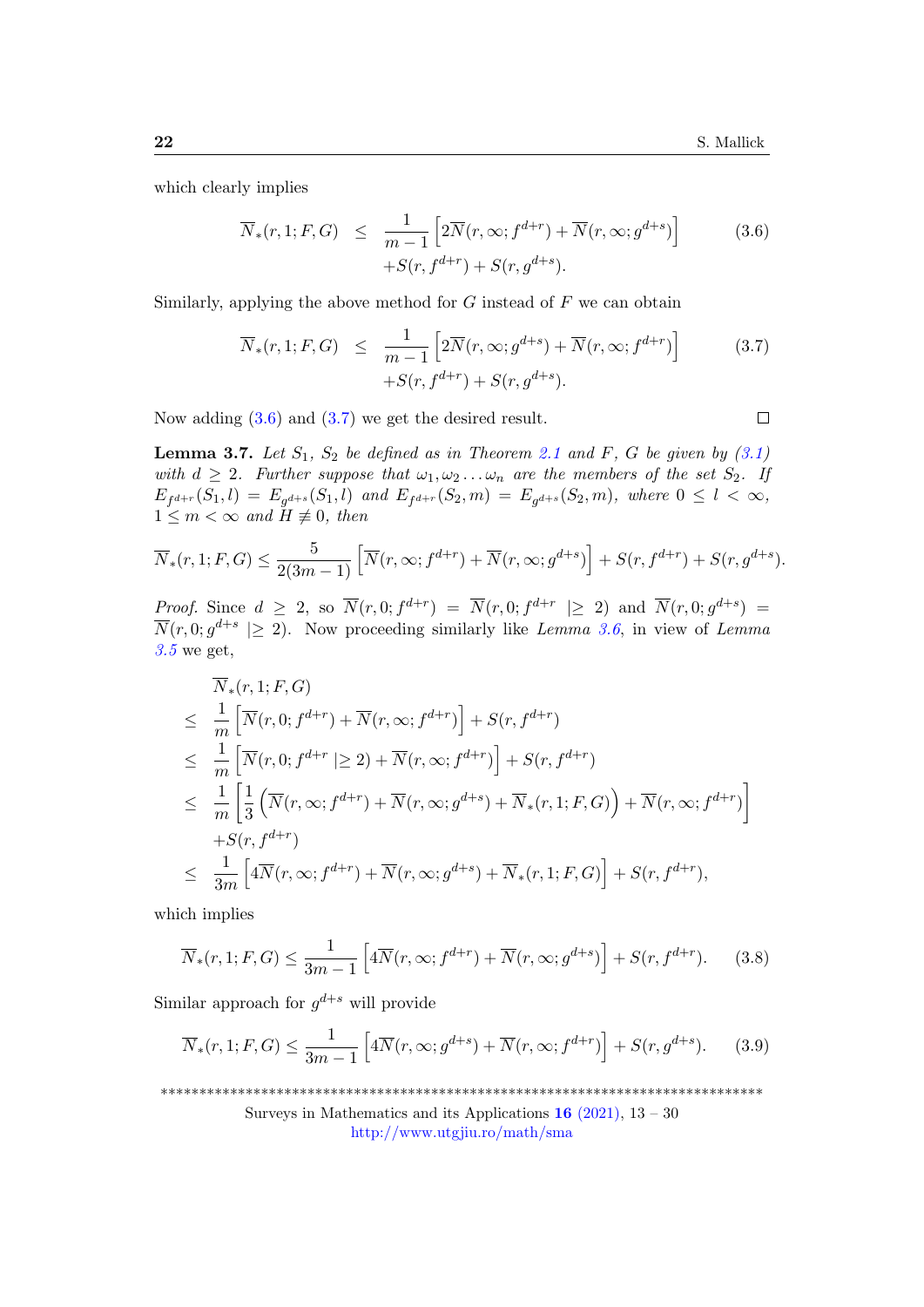Combining  $(3.8)$  and  $(3.9)$  we get

$$
N_*(r, 1; F, G) \le \frac{5}{2(3m-1)} \left[ \overline{N}(r, \infty; g^{d+s}) + \overline{N}(r, \infty; f^{d+r}) \right] + S(r, f^{d+r}) + S(r, g^{d+s}).
$$

<span id="page-10-6"></span>**Lemma 3.8.** Let F and G be defined by  $(3.1)$ . Then  $FG \neq 1$  for  $n \geq 3$ .

*Proof.* If possible suppose that  $FG = 1$ . That is

<span id="page-10-0"></span>
$$
(f^{d+r})^{n-1}(f^{d+r} + a)(g^{d+s})^{n-1}(g^{d+s} + a) = b^2.
$$
\n(3.10)

Clearly applying the first fundamental theorem on  $(3.10)$  we would get

<span id="page-10-1"></span>
$$
T(r, f^{d+r}) = T(r, g^{d+s}) + O(1). \tag{3.11}
$$

Since  $f^{d+r}$ ,  $g^{d+s}$  share  $(0,0)$ , so  $(3.10)$  clearly implies that  $f^{d+r}$  and  $g^{d+s}$  both omit the value 0. Also note that  $\overline{N}(r,\infty; f^{d+r}) = \overline{N}(r,-a; g^{d+s})$  and  $\overline{N}(r,\infty; g^{d+s}) =$  $\overline{N}(r, -a; f^{d+r})$ , so each  $-a$  point of  $g^{d+s}$  or  $f^{d+r}$  is of multiplicity at least n. Hence by the second fundamental theorem in view of  $(3.11)$  we get

$$
T(r, f^{d+r}) \leq \overline{N}(r, 0; f^{d+r}) + \overline{N}(r, \infty; f^{d+r}) + \overline{N}(r, -a; f^{d+r}) + S(r, f^{d+r})
$$
  
\n
$$
\leq \overline{N}(r, -a; g^{d+s}) + \overline{N}(r, -a; f^{d+r}) + S(r, f^{d+r})
$$
  
\n
$$
\leq \frac{2}{n}T(r, f^{d+r}) + S(r, f^{d+r}),
$$

which is a contradiction for  $n \geq 3$ .

<span id="page-10-5"></span>**Lemma 3.9.** Let F and G be defined by [\(3.1\)](#page-5-0). Then  $F \equiv G$  implies  $f^{d+r} \equiv g^{d+s}$ for  $n \geq 2$ , where  $d \geq 2$ .

*Proof.* Since  $F \equiv G$ . Therefore we have

<span id="page-10-4"></span>
$$
(f^{d+r})^{n-1}(f^{d+r} + a) = (g^{d+s})^{n-1}(g^{d+s} + a)
$$
\n(3.12)

By substituting  $h = \frac{g^{d+s}}{c d+s}$  $\frac{g}{f^{d+r}}$  in the above equation we get

<span id="page-10-2"></span>
$$
(f^{d+r})^n(1-h^n) + a(f^{d+r})^{n-1}(1-h^{n-1}) = 0.
$$
\n(3.13)

If h is non-constant, then from  $(3.13)$  we have

<span id="page-10-3"></span>
$$
f^{d+r} = -a \frac{h^{n-1} - 1}{h^n - 1} = -a \frac{\prod_{i=1}^{n-2} (h - \alpha_i)}{\prod_{i=1}^{n-1} (h - \beta_i)},
$$
(3.14)

\*\*\*\*\*\*\*\*\*\*\*\*\*\*\*\*\*\*\*\*\*\*\*\*\*\*\*\*\*\*\*\*\*\*\*\*\*\*\*\*\*\*\*\*\*\*\*\*\*\*\*\*\*\*\*\*\*\*\*\*\*\*\*\*\*\*\*\*\*\*\*\*\*\*\*\*\*\*

$$
\Box
$$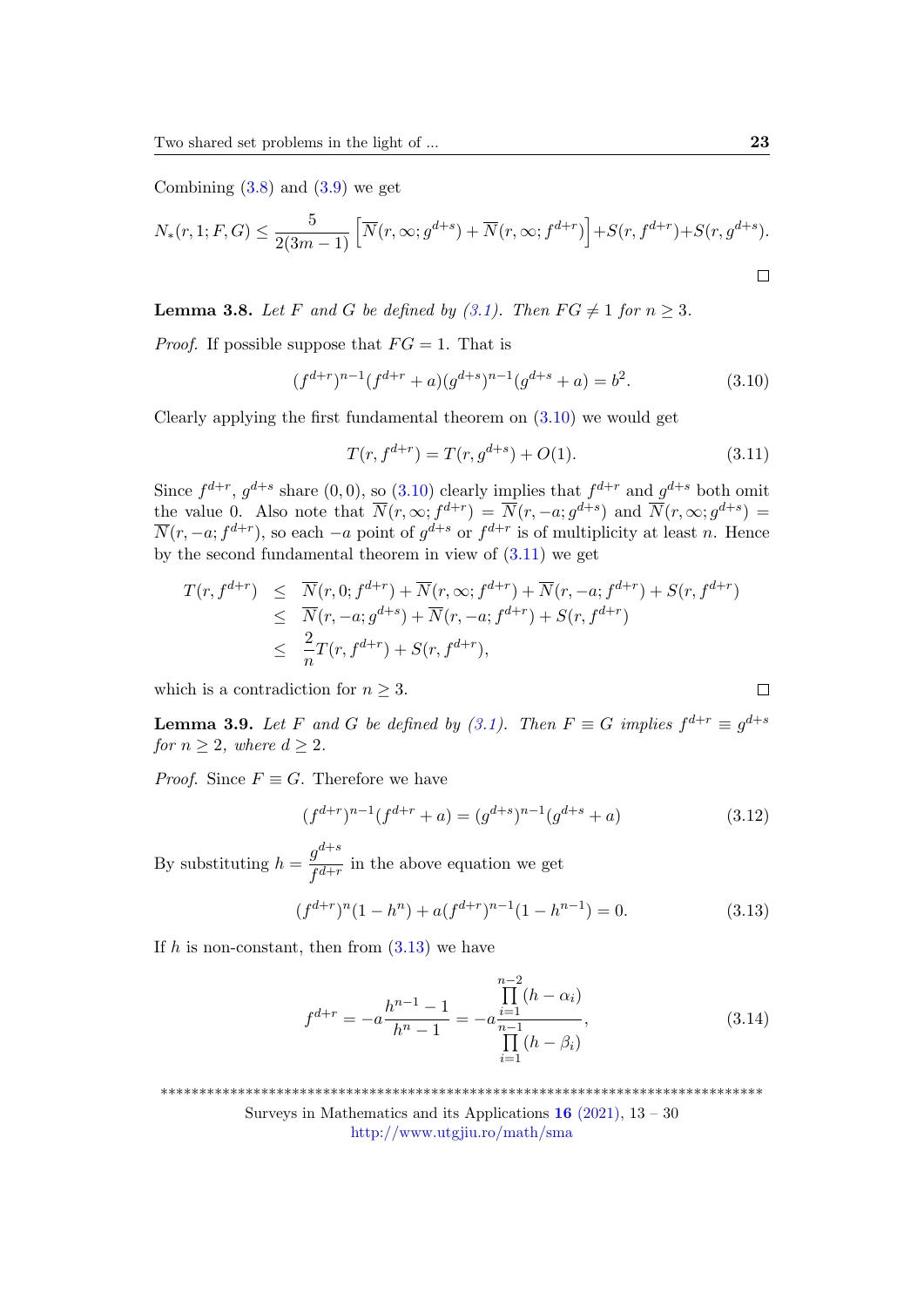where  $\alpha_i$ 's are distinct  $(n-1)$ th roots of unity with  $\alpha_i \neq 1$  and  $\beta_i$ 's are distinct nth roots of unity with  $\beta_i \neq 1$ . Clearly  $\alpha_i \neq \beta_j$ . Note that from [\(3.14\)](#page-10-3), it is obvious that each  $\alpha_i$  and  $\beta_i$  point of h is of multiplicity at least d. Further, from [\(3.12\)](#page-10-4) we get that  $f^{d+r}$ ,  $g^{d+s}$  share  $(0,\infty)$  and  $(\infty,\infty)$ . Hence h does not have any zero or pole. So, by the second fundamental theorem we get

$$
(2n-3)T(r,h)
$$
  
\n
$$
\leq \sum_{i=1}^{n-2} \overline{N}(r, \alpha_i; h) + \sum_{i=1}^{n-1} \overline{N}(r, \beta_i; h) + \overline{N}(r, 0; h) + \overline{N}(r, \infty; h) + S(r, h)
$$
  
\n
$$
\leq \frac{(2n-3)}{d}T(r, h) + S(r, h),
$$

which is a contradiction for  $n \geq 2$  as  $d \geq 2$ . Thus h is a constant, which implies  $h^n = h^{n-1} = 1$ ; i.e.,  $h = 1$  and hence  $f^{d+r} \equiv$  $g^{d+s}.$  $\Box$ 

<span id="page-11-0"></span>**Remark 3.1.** Note that if  $f^{d+r}$  and  $g^{d+s}$  are entire functions in Lemma [3.9](#page-10-5), then from [\(3.14\)](#page-10-3) one can easily conclude that h omits  $\beta_i$  points for  $i = 1, 2, \ldots, n - 1$ , where  $n \geq 2$  at the same time h omits zeros and poles as discussed above, which contradicts the fact that h is non-constant. Hence we would have  $f^{d+r} \equiv g^{d+s}$  for  $n \geq 2$  even if  $d = 1$ .

## 4 Proof of the Theorems

**Proof of Theorem [2.1.](#page-3-0)** Let F and G be defined by  $(3.1)$ . Then F, G share  $(1, 2)$ . **Case-1** Suppose  $H \neq 0$ . Since  $f^{d+r}$ ,  $g^{d+s}$  share  $(0,0)$ , so we have

 $\overline{N}_*(r,0;f^{d+r},g^{d+s}) \leq \overline{N}(r,0;f^{d+r}) = \overline{N}(r,0;g^{d+s})$ . Also we have  $\overline{N}(r,0;f^{d+r}) =$  $\overline{N}(r, 0; f \ge 2)$  as  $d \ge 2$ . Now, using *Lemma [3.4](#page-6-5)* for  $m = 2$  and  $l = 0$ , *Lemma [3.5](#page-7-0)* for  $l = 1$  and then Lemma [3.7](#page-9-4) for  $m = 2$ , we get

$$
\begin{split}\n&\left(\frac{n}{2}-1\right)\left[T(r,f^{d+r})+T(r,g^{d+s})\right] \\
&\leq \left[\overline{N}(r,0;f^{d+r})+\overline{N}(r,0;g^{d+s})\right]+\overline{N}(r,0;f^{d+r})-\frac{1}{2}\overline{N}_*(r,1;F,G) \\
&+2\left[\overline{N}(r,\infty;f^{d+r})+\overline{N}(r,\infty;g^{d+s})\right]+S(r,f^{d+r})+S(r,g^{d+s}) \\
&\leq 3\overline{N}(r,0;f^{d+r})+2\left[\overline{N}(r,\infty;f^{d+r})+\overline{N}(r,\infty;g^{d+s})\right] \\
&-\frac{1}{2}\overline{N}_*(r,1;F,G)+S(r,f^{d+r})+S(r,g^{d+s}) \\
&\leq 3\overline{N}(r,0;f^{d+r} \mid\geq 2)+2\left[\overline{N}(r,\infty;f^{d+r})+\overline{N}(r,\infty;g^{d+s})\right] \\
&-\frac{1}{2}\overline{N}_*(r,1;F,G)+S(r,f^{d+r})+S(r,g^{d+s})\n\end{split}
$$

\*\*\*\*\*\*\*\*\*\*\*\*\*\*\*\*\*\*\*\*\*\*\*\*\*\*\*\*\*\*\*\*\*\*\*\*\*\*\*\*\*\*\*\*\*\*\*\*\*\*\*\*\*\*\*\*\*\*\*\*\*\*\*\*\*\*\*\*\*\*\*\*\*\*\*\*\*\*

Surveys in Mathematics and its Applications  $16$  [\(2021\),](http://www.utgjiu.ro/math/sma/v16/v16.html)  $13 - 30$ <http://www.utgjiu.ro/math/sma>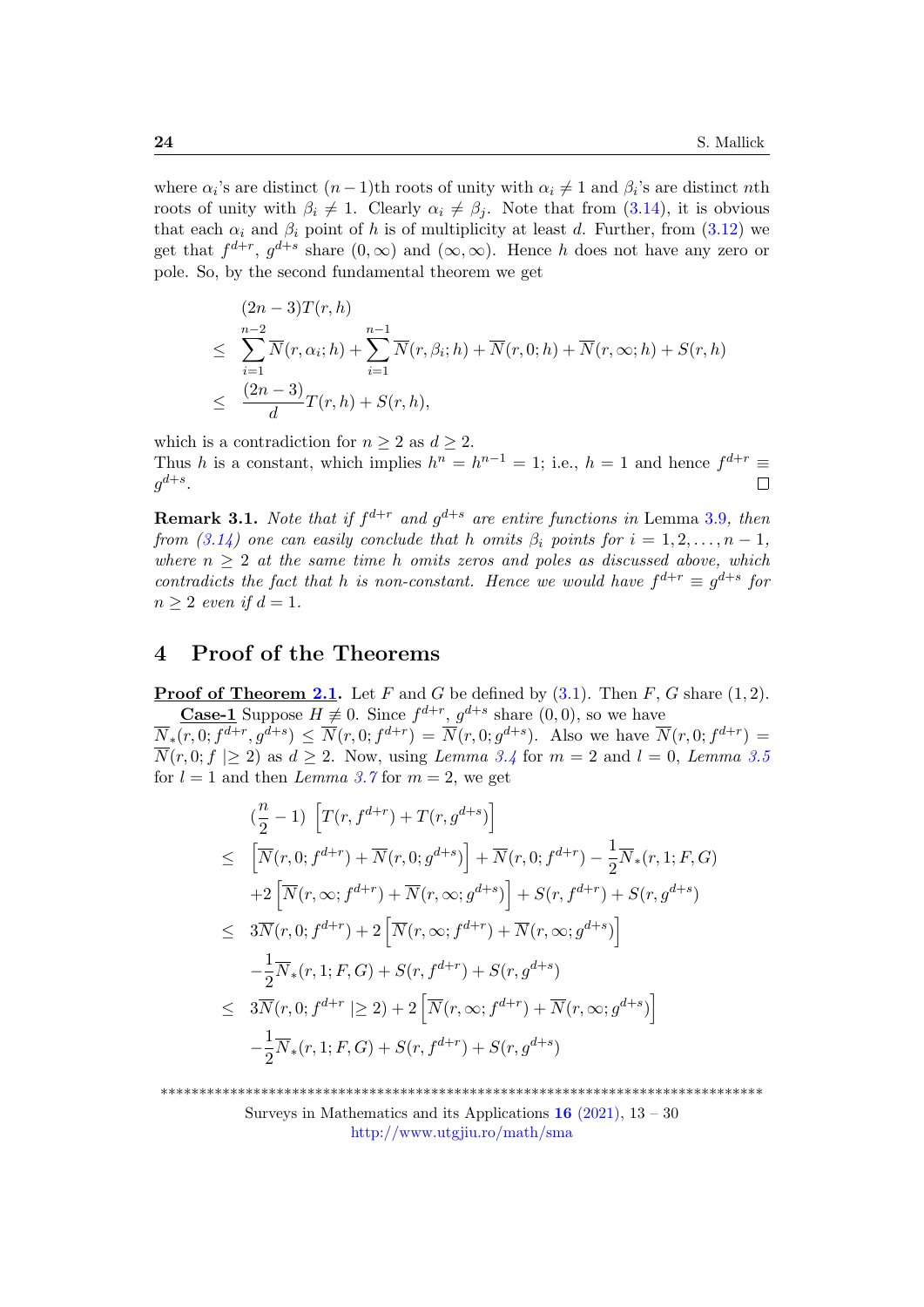Two shared set problems in the light of ... 25

$$
\leq 3 \left[ \frac{1}{3} \left( \overline{N}(r, \infty; f^{d+r}) + \overline{N}(r, \infty; g^{d+s}) + \overline{N}_*(r, 1; F, G) \right) \right]
$$
  
+2  $\left[ \overline{N}(r, \infty; f^{d+r}) + \overline{N}(r, \infty; g^{d+s}) \right] - \frac{1}{2} \overline{N}_*(r, 1; F, G) + S(r, f^{d+r}) + S(r, g^{d+s})$   

$$
\leq 3 \left[ \overline{N}(r, \infty; f^{d+r}) + \overline{N}(r, \infty; g^{d+s}) \right] + \frac{1}{2} \overline{N}_*(r, 1; F, G) + S(r, f^{d+r}) + S(r, g^{d+s})
$$
  

$$
\leq 3 \left[ \overline{N}(r, \infty; f^{d+r}) + \overline{N}(r, \infty; g^{d+s}) \right] + \frac{1}{2} \left[ \frac{1}{2} \left( \overline{N}(r, \infty; f^{d+r}) + \overline{N}(r, \infty; g^{d+s}) \right) \right]
$$
  
+S(r, f^{d+r}) + S(r, g^{d+s})  

$$
\leq \left[ 3 + \frac{1}{4} \right] \left[ \overline{N}(r, \infty; f^{d+r}) + \overline{N}(r, \infty; g^{d+s}) \right] + S(r, f^{d+r}) + S(r, g^{d+s})
$$
  

$$
\leq \frac{13}{4d} \left[ N(r, \infty; f^{d+r}) + N(r, \infty; g^{d+s}) \right] + S(r, f^{d+r}) + S(r, g^{d+s})
$$
  

$$
\leq \left( \frac{13}{4d} \right) \left[ T(r, f^{d+r}) + T(r, g^{d+s}) \right] + S(r, f^{d+r}) + S(r, g^{d+s}),
$$

which is a contradiction for  $n > 2 + \frac{13}{24}$  $rac{16}{2d}$ .

**Case-2** Suppose  $H \equiv 0$ . Then on integration we get

<span id="page-12-0"></span>
$$
\frac{1}{F-1} = \frac{A}{G-1} + B,\tag{4.1}
$$

where  $A(\neq 0), B$  are complex constants. From  $(4.1)$ , clearly we have

<span id="page-12-1"></span>
$$
T(r, f^{d+r}) = T(r, g^{d+s}) + S(r, g^{d+s}).
$$
\n(4.2)

Now we can write  $(4.1)$  as

<span id="page-12-2"></span>
$$
F = \frac{(B+1)G + A - B - 1}{BG + A - B}.
$$
\n(4.3)

Hence let us consider the following subcases.

**Subcase-2.1** Let  $B \neq 0$ .

**Subcase-2.1.1** Let  $B \neq -1$ . Obviously  $\frac{A-B-1}{B+1} \neq \frac{A-B}{B}$  $\frac{-B}{B}$ . For if  $\frac{A-B-1}{B+1} = \frac{A-B}{B}$  $\frac{-B}{B}$ then  $A = 0$ , which is absurd. Therefore

$$
\overline{N}(r, \frac{B-A}{B}; G) = \overline{N}(r, \infty; F).
$$
\n(4.4)

Now using the second fundamental theorem in view of [\(4.2\)](#page-12-1) we have

$$
T(r, G) \leq \overline{N}(r, 0; G) + \overline{N}(r, \infty; G) + \overline{N}(r, \frac{B - A}{B}; G) + S(r, G)
$$
  
\n
$$
\leq \overline{N}(r, 0; g^{d+s}) + \overline{N}(r, -a; g^{d+s}) + \overline{N}(r, \infty; g^{d+s}) + \overline{N}(r, \infty; f^{d+r}) + S(r, G)
$$
  
\n
$$
\leq \left(\frac{1 + \frac{3}{d}}{n}\right) T(r, G) + S(r, G),
$$

\*\*\*\*\*\*\*\*\*\*\*\*\*\*\*\*\*\*\*\*\*\*\*\*\*\*\*\*\*\*\*\*\*\*\*\*\*\*\*\*\*\*\*\*\*\*\*\*\*\*\*\*\*\*\*\*\*\*\*\*\*\*\*\*\*\*\*\*\*\*\*\*\*\*\*\*\*\*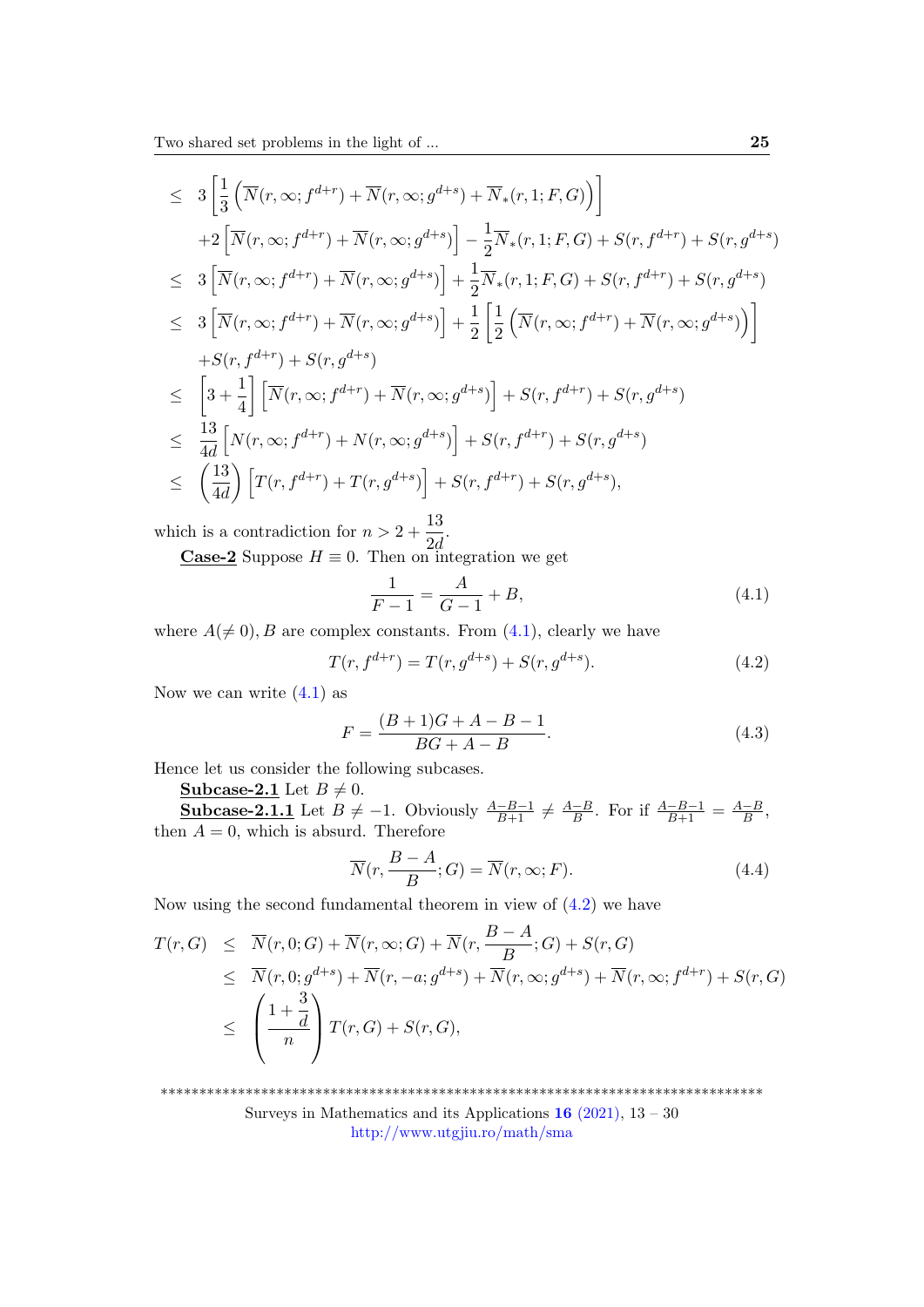which is a contradiction for  $n > 1 + \frac{3}{4}$  $\frac{3}{d}$ .

**Subcase-2.1.2** Let  $B = -1$ . Then from [\(4.3\)](#page-12-2) we get

$$
F = \frac{A}{-G + A + 1}.\tag{4.5}
$$

**Subcase-2.1.2.1** Let  $A + 1 \neq 0$ . Then  $\overline{N}(r, A + 1; G) = \overline{N}(r, \infty; F)$  and  $\overline{N}(r, \infty; G) = \overline{N}(r, 0; F)$ . Now using the second fundamental theorem in view of  $(4.2)$  we have

$$
T(r, G) \leq \overline{N}(r, 0; G) + \overline{N}(r, \infty; G) + \overline{N}(r, A + 1; G) + S(r, G)
$$
  
\n
$$
\leq \overline{N}(r, 0; g^{d+s}) + \overline{N}(r, -a; g^{d+s}) + \overline{N}(r, \infty; g^{d+s}) + \overline{N}(r, \infty; f^{d+r}) + S(r, G)
$$
  
\n
$$
\leq \left(\frac{1 + \frac{3}{d}}{n}\right) T(r, G) + S(r, G),
$$

which is a contradiction for  $n > 1 + \frac{3}{4}$  $\frac{3}{d}$ .

**Subcase-2.1.2.2** Let  $A + 1 = 0$ . Then  $FG = 1$ . Since  $n > 2 + \frac{13}{21}$  $\frac{1}{2d}$ , so in view of Lemma [3.8](#page-10-6), this case is invalid.

**Subcase-2.2** Suppose  $B = 0$  then from  $(4.3)$  we get

<span id="page-13-0"></span>
$$
AF = G + A - 1.\tag{4.6}
$$

**Subcase-2.2.1** Let  $A \neq 1$ . Therefore [\(4.6\)](#page-13-0) implies  $\overline{N}(r, 0; F) = \overline{N}(r, 1 - A; G)$ . Now using the second fundamental theorem in view of [\(4.2\)](#page-12-1), we get

$$
T(r, G)
$$
  
\n
$$
\leq \overline{N}(r, 0; G) + \overline{N}(r, \infty; G) + \overline{N}(r, 1 - A; G) + S(r, G)
$$
  
\n
$$
\leq \overline{N}(r, 0; g^{d+s}) + \overline{N}(r, -a; g^{d+s}) + \overline{N}(r, \infty; g^{d+s}) + \overline{N}(r, 0; f^{d+r}) + \overline{N}(r, -a; f^{d+r})
$$
  
\n
$$
+S(r, G)
$$
  
\n
$$
\leq \left(\frac{2 + \frac{3}{d}}{n}\right) T(r, G) + S(r, G),
$$

which is a contradiction for  $n > 2 + \frac{3}{4}$  $\frac{a}{d}$ .

Subcase-2.2.2 Let  $A = 1$  i.e.,  $F \equiv G$ . So in view of Lemma [3.9](#page-10-5), we get  $f^{d+r} \equiv g^{d+s} \text{ as } n > 2 + \frac{13}{24}$  $\frac{15}{2d}$ .

**Proof of Theorem [2.2.](#page-4-0)** Let F and G be defined by  $(3.1)$ . Then F, G share  $(1, 2)$ .

\*\*\*\*\*\*\*\*\*\*\*\*\*\*\*\*\*\*\*\*\*\*\*\*\*\*\*\*\*\*\*\*\*\*\*\*\*\*\*\*\*\*\*\*\*\*\*\*\*\*\*\*\*\*\*\*\*\*\*\*\*\*\*\*\*\*\*\*\*\*\*\*\*\*\*\*\*\*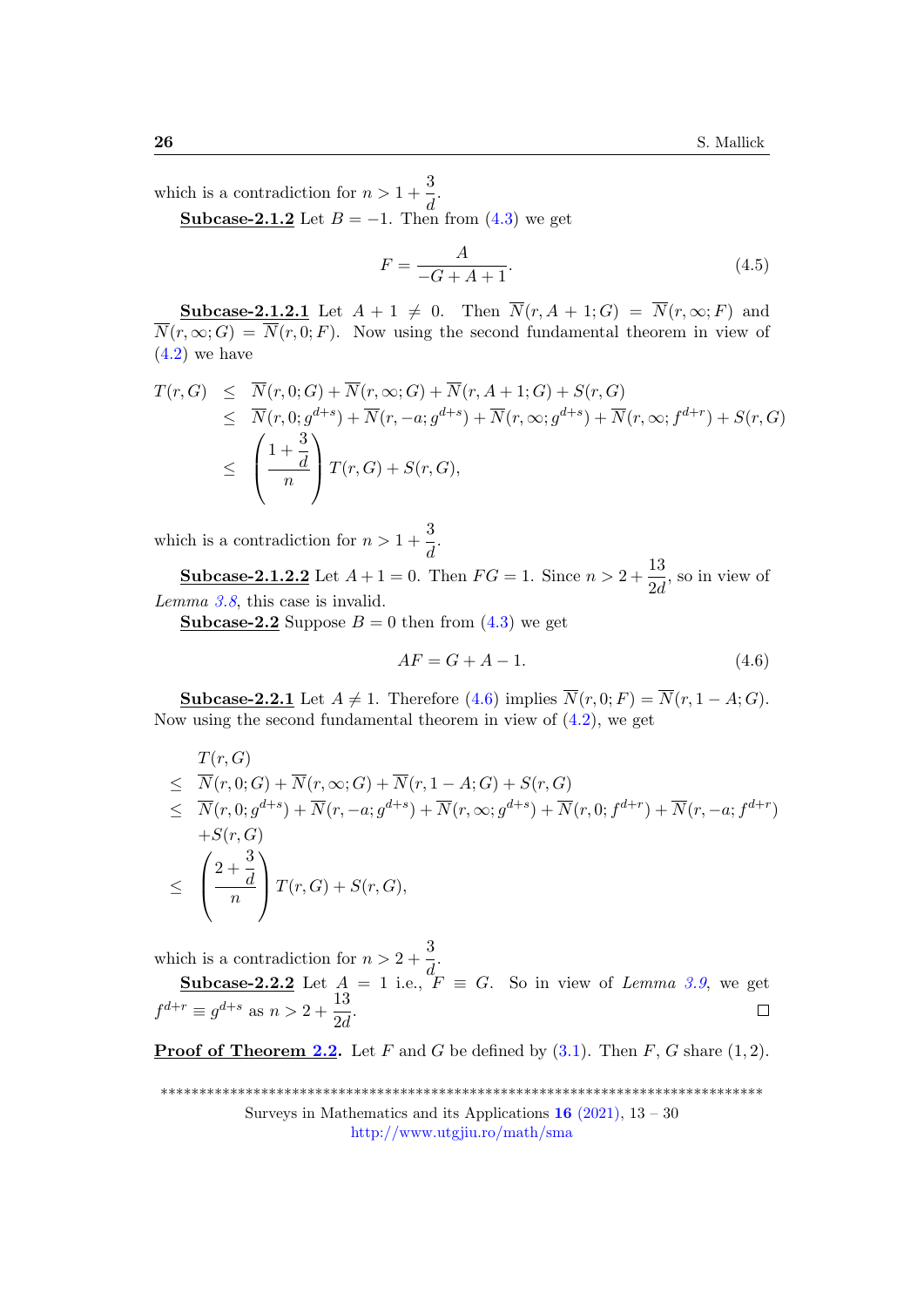**Case-1** Suppose  $H \neq 0$ . Then using  $l = 0$  and  $m = 2$  in Lemma [3.4](#page-6-5), Lemma [3.5](#page-7-0) and Lemma [3.6](#page-8-0) respectively, we get

$$
\begin{split}\n&\left(\frac{n}{2}-1\right)\left[T(r,f^{d+r})+T(r,g^{d+s})\right] \\
&\leq \left[\overline{N}(r,0;f^{d+r})+\overline{N}(r,0;g^{d+s})\right]+\overline{N}(r,0;f^{d+r})-\frac{1}{2}\overline{N}_*(r,1;F,G) \\
&+2\left[\overline{N}(r,\infty;f^{d+r})+\overline{N}(r,\infty;g^{d+s})\right]+S(r,f^{d+r})+S(r,g^{d+s}) \\
&\leq 3\overline{N}(r,0;f^{d+r})+2\left[\overline{N}(r,\infty;f^{d+r})+\overline{N}(r,\infty;g^{d+s})\right]+S(r,f^{d+r})+S(r,g^{d+s}) \\
&\leq 3\overline{N}_*(r,1;F,G)+5\left[\overline{N}(r,\infty;f^{d+r})+\overline{N}(r,\infty;g^{d+s})\right]+S(r,f^{d+r})+S(r,g^{d+s}) \\
&\leq \left[\frac{9}{2}+5\right]\left[\overline{N}(r,\infty;f^{d+r})+\overline{N}(r,\infty;g^{d+s})\right]+S(r,f^{d+r})+S(r,g^{d+s}) \\
&\leq S(r,f^{d+r})+S(r,g^{d+s}),\n\end{split}
$$

which is a contradiction for  $n \geq 3$ .

**Case-2** Suppose  $H \equiv 0$ . Then using  $\overline{N}(r, \infty; f^{d+r}) = S(r, f^{d+r}), \overline{N}(r, \infty; g^{d+s}) =$  $S(r, g^{d+s})$ , Remark [3.1](#page-11-0) and proceeding similarly like Case-2 of Theorem [2.1](#page-3-0), we obtain  $f^{d+r} \equiv g^{d+s}$  for  $n \geq 3$ . In this process, we just need to deal the Subcase-2.2.1 in a slight detail as follows.

Here we would again have  $AF = G + A - 1$  with  $A \neq 1$ . Since  $f^{d+r}$ ,  $g^{d+s}$  share  $(0,0)$ , so for a  $z_0 \in \mathbb{C}$  if  $f^{d+r}(z_0) = 0$ , then  $g^{d+s}(z_0) = 0$ . For that  $z_0$ , we must have  $AF(z_0) = G(z_0) + A - 1$ . But this contradicts the fact that  $A \neq 1$ . So,  $f^{d+r}$ and  $g^{d+s}$  must omit the value 0; i.e.,  $\overline{N}(r,0; f^{d+r}) = S(r, f^{d+r})$  and  $\overline{N}(r,0; g^{d+s}) =$  $S(r, g^{d+s})$ . Now applying this fact in Subcase-2.[2.1](#page-3-0) of Theorem 2.1, we would have a contradiction for  $n \geq 3$ .  $\Box$ 

Acknowledgement. The author thanks the anonymous referee for his/her valuable suggestions towards the betterment of the paper.

#### References

- [1] A. Banerjee, Some uniqueness results on meromorphic functions sharing three sets, Ann. Polon. Math., 92(3) (2007), 261-274. [MR2353890.](http://www.ams.org/mathscinet-getitem?mr=2353890) [Zbl 1130.30027.](http://www.zentralblatt-math.org/zmath/en/advanced/?q=an:1130.30027&format=complete) 2353890
- <span id="page-14-0"></span>[2] A. Banerjee, On the uniqueness of meromorphic functions that share two sets, Georgian Math. J., 15(1) (2008), 1-18. [MR2418873.](http://www.ams.org/mathscinet-getitem?mr=2418873) [Zbl 1159.30018.](http://www.zentralblatt-math.org/zmath/en/advanced/?q=an:1159.30018&format=complete)
- <span id="page-14-1"></span>[3] A. Banerjee, Uniqueness of meromorphic functions sharing two sets with finite weight II, Tamkang J. Math., 41(4) (2010), 379-392. [MR2789974.](http://www.ams.org/mathscinet-getitem?mr=2789974) [Zbl 1213.30052.](http://www.zentralblatt-math.org/zmath/en/advanced/?q=an:1213.30052&format=complete)

\*\*\*\*\*\*\*\*\*\*\*\*\*\*\*\*\*\*\*\*\*\*\*\*\*\*\*\*\*\*\*\*\*\*\*\*\*\*\*\*\*\*\*\*\*\*\*\*\*\*\*\*\*\*\*\*\*\*\*\*\*\*\*\*\*\*\*\*\*\*\*\*\*\*\*\*\*\*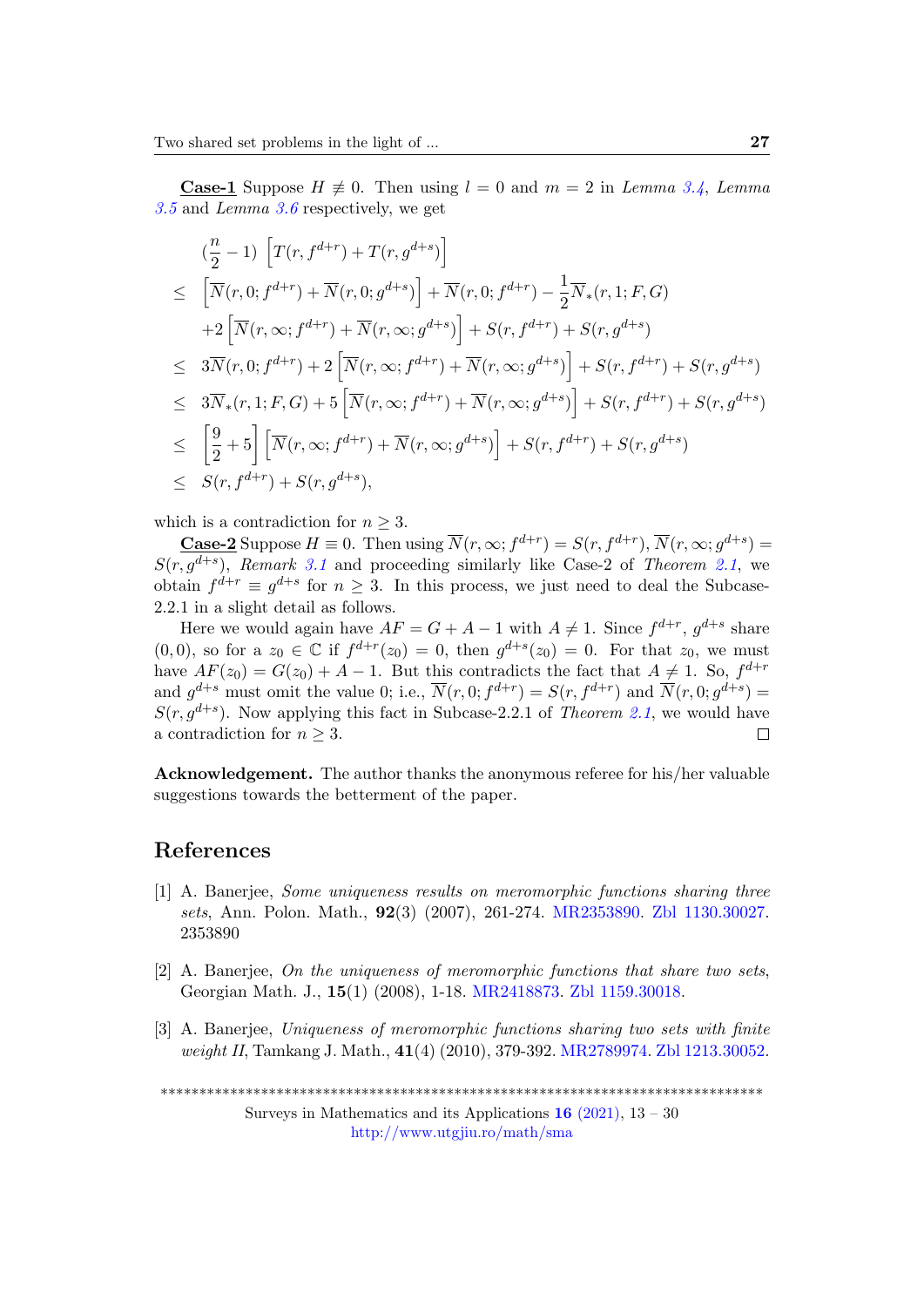- <span id="page-15-6"></span>[4] A. Banerjee, Bi-unique range sets for meromorphic functions, Nihonkai Math. J., 24(2) (2013), 121-134. [MR3178503.](http://www.ams.org/mathscinet-getitem?mr=3178503) [Zbl 1291.30189.](http://www.zentralblatt-math.org/zmath/en/advanced/?q=an:1291.30189&format=complete)
- <span id="page-15-5"></span>[5] A. Banerjee and P. Bhattacharajee, Uniqueness and set sharing of derivatives of meromorphic functions, Math. Slovaca,  $61(2)$  (2011), 197-214. [MR2786694.](http://www.ams.org/mathscinet-getitem?mr=2786694) [Zbl](http://www.zentralblatt-math.org/zmath/en/advanced/?q=an:1265.30141&format=complete) [1265.30141.](http://www.zentralblatt-math.org/zmath/en/advanced/?q=an:1265.30141&format=complete)
- <span id="page-15-7"></span>[6] A. Banerjee and S. Mallick, Bi-unique range sets - A Further Study, Bol. Soc. Paran. Mat., (3s.) 35(3) (2017), 39-53. [MR3573626.](http://www.ams.org/mathscinet-getitem?mr=3573626)
- <span id="page-15-8"></span>[7] A. Banerjee and S. Mallick, Bi-unique range sets with smallest cardinalities for the derivatives of meromorphic functions, Tbilisi Mathematical Journal.,  $9(2)$ (2016), 1-13. [MR3538509.](http://www.ams.org/mathscinet-getitem?mr=3538509) [Zbl 1350.30045.](http://www.zentralblatt-math.org/zmath/en/advanced/?q=an:1350.30045&format=complete)
- <span id="page-15-4"></span>[8] M. Fang and H. Guo, On meromorphic functions sharing two values, Analysis, 17(1997), 355-366. [MR1600358.](http://www.ams.org/mathscinet-getitem?mr=1600358) [Zbl 0894.30020.](http://www.zentralblatt-math.org/zmath/en/advanced/?q=an:0894.30020&format=complete)
- <span id="page-15-0"></span>[9] F. Gross, Factorization of meromorphic functions and some open problems, Proc. Conf. Univ. Kentucky, Leixngton, Kentucky(1976); Lecture Notes in Math., 599 (1977), 51-69, Springer(Berlin). [MR0450529.](http://www.ams.org/mathscinet-getitem?mr=0450529) [Zbl 0357.30007.](http://www.zentralblatt-math.org/zmath/en/advanced/?q=an:0357.30007&format=complete)
- [10] F. Gross and C. C. Yang, On preimage and range sets of meromorphic functions, Proc. Japan Acad. Ser. A Math. Sci., 58(1) (1982), 17-20. [MR0649056.](http://www.ams.org/mathscinet-getitem?mr=0649056) [Zbl](http://www.zentralblatt-math.org/zmath/en/advanced/?q=an:0501.30026&format=complete) [0501.30026.](http://www.zentralblatt-math.org/zmath/en/advanced/?q=an:0501.30026&format=complete)
- <span id="page-15-9"></span>[11] W. K. Hayman, Meromorphic Functions, The Clarendon Press, Oxford, 1964. [MR0164038.](http://www.ams.org/mathscinet-getitem?mr=0164038) [Zbl 0115.06203.](http://www.zentralblatt-math.org/zmath/en/advanced/?q=an:0115.06203&format=complete)
- <span id="page-15-10"></span>[12] I. Lahiri, Value distribution of certain differential polynomials, Int. J. Math. Math. Sci., 28(2) (2001), 83-91. [MR1885054.](http://www.ams.org/mathscinet-getitem?mr=1885054) [Zbl 0999.30023.](http://www.zentralblatt-math.org/zmath/en/advanced/?q=an:0999.30023&format=complete)
- <span id="page-15-1"></span> $[13]$  I. Lahiri, *Weighted sharing and uniqueness of meromorphic functions*, Nagoya Math. J., 161(2001), 193-206. [MR1820218.](http://www.ams.org/mathscinet-getitem?mr=1820218) [Zbl 0981.30023.](http://www.zentralblatt-math.org/zmath/en/advanced/?q=an:0981.30023&format=complete)
- <span id="page-15-2"></span>[14] I. Lahiri, Weighted value sharing and uniqueness of meromorphic functions, Complex Var. Elliptic Equ., 46(2001), 241-253. [MR1869738.](http://www.ams.org/mathscinet-getitem?mr=1869738) [Zbl 1025.30027.](http://www.zentralblatt-math.org/zmath/en/advanced/?q=an:1025.30027&format=complete)
- <span id="page-15-11"></span>[15] I. Lahiri and A.Banerjee, Weighted sharing of two sets, Kyungpook Math. J., Vol. 46(1)(2006), 79-87. [MR2214802.](http://www.ams.org/mathscinet-getitem?mr=2214802) [Zbl 1103.30017.](http://www.zentralblatt-math.org/zmath/en/advanced/?q=an:1103.30017&format=complete)
- [16] P. Li and C. C. Yang, Some further results on the unique range sets of meromorphic functions, Kodai Math. J., 18(1995), 437-450. [MR1362919.](http://www.ams.org/mathscinet-getitem?mr=1362919) [Zbl](http://www.zentralblatt-math.org/zmath/en/advanced/?q=an:0849.30025&format=complete) [0849.30025.](http://www.zentralblatt-math.org/zmath/en/advanced/?q=an:0849.30025&format=complete)
- <span id="page-15-3"></span>[17] P. Li and C. C. Yang, On the unique range set of meromorphic functions, Proc. Amer. Math. Soc., 124(1) (1996), 177-185. [MR1291784.](http://www.ams.org/mathscinet-getitem?mr=1291784) [Zbl 0845.30018.](http://www.zentralblatt-math.org/zmath/en/advanced/?q=an:0845.30018&format=complete)

\*\*\*\*\*\*\*\*\*\*\*\*\*\*\*\*\*\*\*\*\*\*\*\*\*\*\*\*\*\*\*\*\*\*\*\*\*\*\*\*\*\*\*\*\*\*\*\*\*\*\*\*\*\*\*\*\*\*\*\*\*\*\*\*\*\*\*\*\*\*\*\*\*\*\*\*\*\*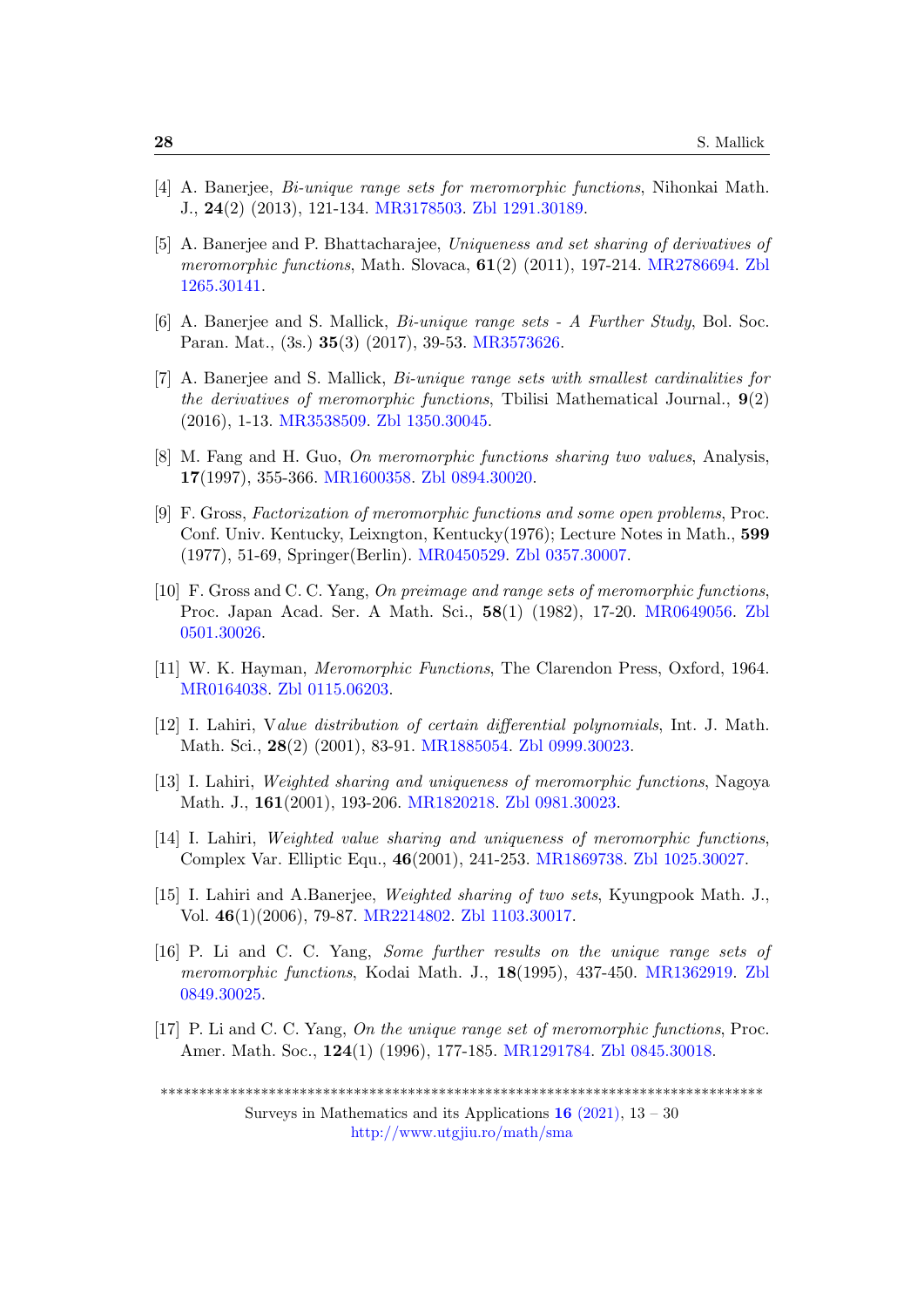- <span id="page-16-9"></span>[18] C. C. Yang and H. X. Yi, Uniqueness theory of meromorphic functions, Kluwer Academic Publishers, 2003. [MR2105668.](http://www.ams.org/mathscinet-getitem?mr=2105668) [Zbl 1070.30011.](http://www.zentralblatt-math.org/zmath/en/advanced/?q=an:1070.30011&format=complete)
- <span id="page-16-8"></span>[19] B. Yi and Y. H. Li, The uniqueness of meromorphic functions that share two sets with CM, Acta Math. Sinica Chinese Ser.,  $55(2)(2012)$ , 363-368. [MR2963005.](http://www.ams.org/mathscinet-getitem?mr=2963005) [Zbl](http://www.zentralblatt-math.org/zmath/en/advanced/?q=an:1265.30162&format=complete) [1265.30162.](http://www.zentralblatt-math.org/zmath/en/advanced/?q=an:1265.30162&format=complete)
- <span id="page-16-2"></span>[20] H. X. Yi, Unicity theorems for meromorphic or entire functions, Bull. Austral. Math. Soc., 49(1994), 257-265. [MR1265362.](http://www.ams.org/mathscinet-getitem?mr=1265362) [Zbl 0809.30024.](http://www.zentralblatt-math.org/zmath/en/advanced/?q=an:0809.30024&format=complete)
- <span id="page-16-1"></span>[21] H. X. Yi, Uniqueness of meromorphic functions and question of Gross, [J] Science in China (Ser A)., 37(7) (1994), 802-813. [MR1324763.](http://www.ams.org/mathscinet-getitem?mr=1324763) [Zbl 0821.30024.](http://www.zentralblatt-math.org/zmath/en/advanced/?q=an:0821.30024&format=complete)
- <span id="page-16-3"></span>[22] H. X. Yi, Unicity theorems for entire functions, Kodai Math. J., 17(1994), 133-141. [MR1262958.](http://www.ams.org/mathscinet-getitem?mr=1262958) [Zbl 0807.30017](http://www.zentralblatt-math.org/zmath/en/advanced/?q=an:0807.30017&format=complete) .
- <span id="page-16-4"></span>[23] H. X. Yi, A question of Gross and the uniqueness of entire functions, Nagoya Math. J., 138(1995), 169-177. [MR1339947.](http://www.ams.org/mathscinet-getitem?mr=1339947)
- <span id="page-16-5"></span>[24] H. X. Yi, Unicity theorems for meromorphic or entire functions II, Bull. Austral. Math. Soc., 52(1995), 215-224. [MR1348480.](http://www.ams.org/mathscinet-getitem?mr=1348480) [Zbl 0844.30022.](http://www.zentralblatt-math.org/zmath/en/advanced/?q=an:0844.30022&format=complete)
- <span id="page-16-0"></span>[25] H. X. Yi, On a question of Gross concerning uniqueness of entire functions, Bull. Austral. Math. Soc., 57(1998), 343-349. [MR1617332.](http://www.ams.org/mathscinet-getitem?mr=1617332) [Zbl 0905.30026](http://www.zentralblatt-math.org/zmath/en/advanced/?q=an:0905.30026&format=complete) .
- <span id="page-16-10"></span>[26] H. X. Yi, Meromorphic functions that share one or two values II, Kodai Math. J., 22(1999), 264-272. [MR1700596.](http://www.ams.org/mathscinet-getitem?mr=1700596) [Zbl 0939.30020.](http://www.zentralblatt-math.org/zmath/en/advanced/?q=an:0939.30020&format=complete)
- <span id="page-16-6"></span>[27] H. X. Yi, Meromorphic functions that share two sets, Acta Math. Sin., 45(1)(2002), 75-82. [MR1923666.](http://www.ams.org/mathscinet-getitem?mr=1923666) [Zbl 1092.30051.](http://www.zentralblatt-math.org/zmath/en/advanced/?q=an:1092.30051&format=complete)
- <span id="page-16-7"></span>[28] H. X. Yi and W. C. Lin, Uniqueness of meromorphic functions and a question of Gross, Kyungpook Math. J., 46(2006), 437-444. [MR2261398.](http://www.ams.org/mathscinet-getitem?mr=2261398) [Zbl 1110.30017.](http://www.zentralblatt-math.org/zmath/en/advanced/?q=an:1110.30017&format=complete)
- <span id="page-16-11"></span>[29] H. X. Yi and W. R. Lü, Meromorphic functions that share two sets II, Acta Math. Sci. Ser. B Engl. Ed., 24(1)(2004), 83-90. [MR2036066.](http://www.ams.org/mathscinet-getitem?mr=2036066) [Zbl 1140.30315.](http://www.zentralblatt-math.org/zmath/en/advanced/?q=an:1140.30315&format=complete)

Sanjay Mallick Department of Mathematics Cooch Behar Panchanan Barma University West Bengal, 736101 India. E-mail: sanjay.mallick1986@gmail.com, smallick.ku@gmail.com

\*\*\*\*\*\*\*\*\*\*\*\*\*\*\*\*\*\*\*\*\*\*\*\*\*\*\*\*\*\*\*\*\*\*\*\*\*\*\*\*\*\*\*\*\*\*\*\*\*\*\*\*\*\*\*\*\*\*\*\*\*\*\*\*\*\*\*\*\*\*\*\*\*\*\*\*\*\*